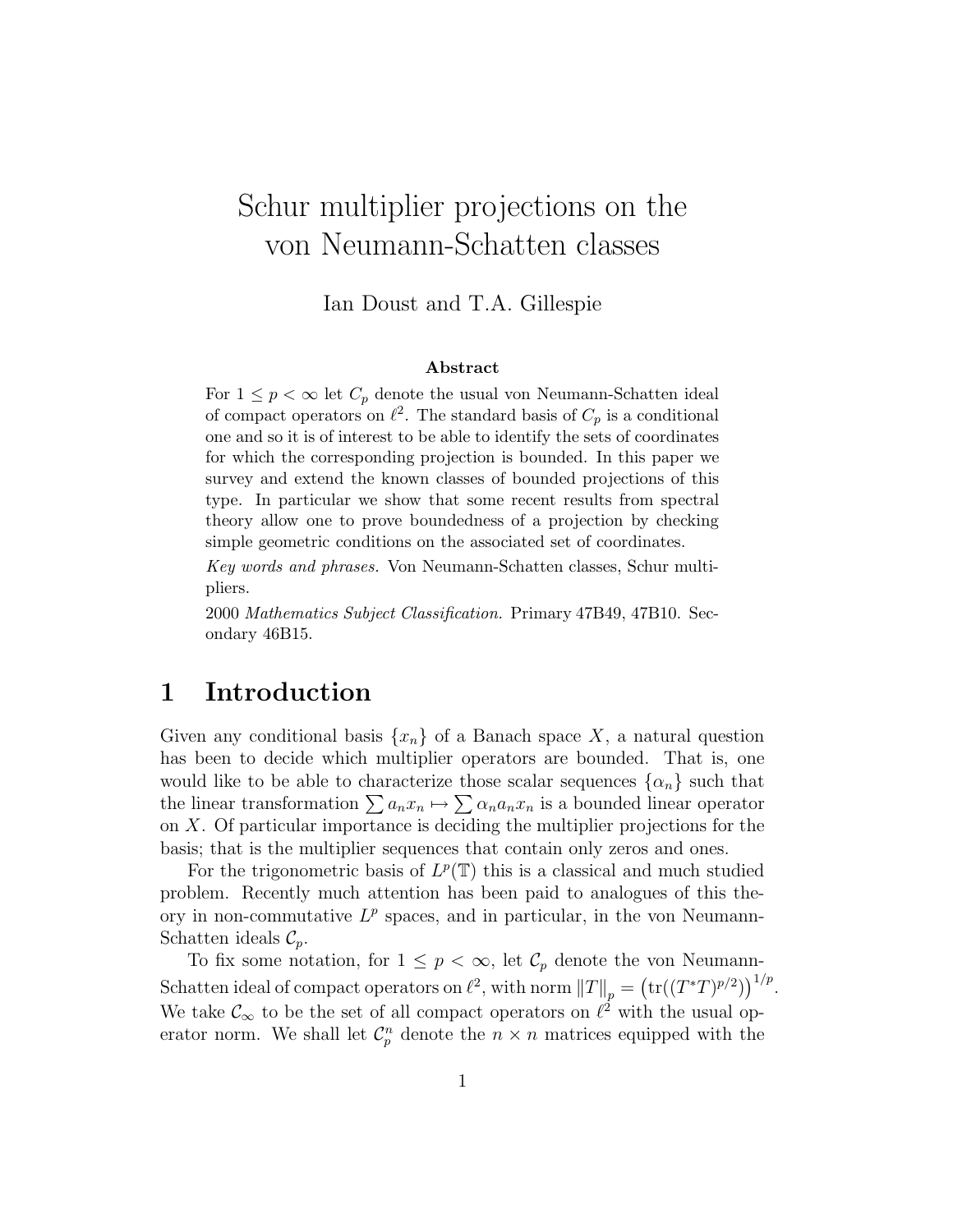corresponding norm. If  $S: \mathcal{C}_p \to \mathcal{C}_p$  is a bounded linear operator, we shall denote its operator norm by  $||S||_p$ .<br>We shall as usual think of elec-

We shall, as usual, think of elements of  $\mathcal{C}_p$  as being infinite matrices with respect to some fixed orthonormal basis. For  $i, j \geq 1$  let  $E_{ij}$  denote the matrix with 1 in the  $(i, j)$ th entry and zero otherwise. Under many natural orderings  ${E_{ij}}$  forms a basis for  $\mathcal{C}_p$  for  $1 \leq p \leq \infty$ . Of course on the Hilbert space  $C_2$  this basis is orthonormal (and hence unconditional), but for  $p \neq 2$ , it has long been known that this basis is only conditional.

Let  $\mathcal Z$  denote the set of all zero-one arrays<sup>1</sup>  $[a_{i,j}]_{i,j=1}^{\infty}$ . We are interested<br>be narma of projections defined by Sehur multiplication by such arrays in the norms of projections defined by Schur multiplication by such arrays. If  $A = [a_{i,j}] \in \mathcal{Z}$ , define the **Schur projection** corresponding to A to be the map  $P_A: T \mapsto A \circ T$ , where  $\circ$  denotes Schur (or Hadamard or elementwise) multiplication of matrices. Let

$$
\mathcal{B}_p = \{A \in \mathcal{Z} : P_A \in B(\mathcal{C}_p)\}.
$$

The set of  $n \times n$  arrays with zero-one entries will be denoted by  $\mathcal{Z}^n$ . For  $\Delta \subset \mathbb{Z}^+ \times \mathbb{Z}^+$ , we shall let  $A(\Delta)$  denote the characteristic array of  $\Delta$ .

Some of the standard criteria for A to be in  $\mathcal{B}_p$  are given in section 2. Section 3 contains our major new tool. Using a result from spectral theory [11] we give a uniform bound on the multiplier norms of a large class of readily identifiable arrays (Corollary 3.9). In the following sections we use this and other results to provide various analogues of results from Fourier multiplier theory. In section 6 for example, we generate several classes of Paley-Littlewood type decompositions of  $C_p$ . The final section includes two examples which illustrate how these methods could be used to increase the class of arrays known to lie in  $\mathcal{B}_p$ .

The spaces  $C_p$   $(1 \lt p \lt \infty)$  are standard examples of UMD spaces and are therefore important 'test cases' for when results valid on  $L^p$  spaces might generalize to this wider class. In order to test conjectures or provide counterexamples, it is often important to be able to construct examples in these spaces. Much of the aim of this paper is to enable one to replace some of the analysis inherent in these sorts of constructions with simpler questions concerning patterns in subsets of  $\mathbb{Z}^+ \times \mathbb{Z}^+$ .

Recall that if  $1 \leq p < \infty$  and  $\frac{1}{p} + \frac{1}{q} = 1$ , then  $\mathcal{C}_p^* = \mathcal{C}_q$ , under the natural<br>ring  $(S, T) = tr(ST)$ . One can shock that if  $A \subseteq \mathcal{B}$ , then pairing  $\langle S, T \rangle = \text{tr}(ST)$ . One can check that if  $A \in \mathcal{B}_p$  then

$$
\langle P_A(S), T \rangle = \langle S, P_{A^t}(T) \rangle, \qquad S \in \mathcal{C}_p, T \in C_q.
$$

<sup>&</sup>lt;sup>1</sup>We shall usually use the term 'array' for a multiplier and reserve the term 'matrix' for elements of  $\mathcal{C}_p$ .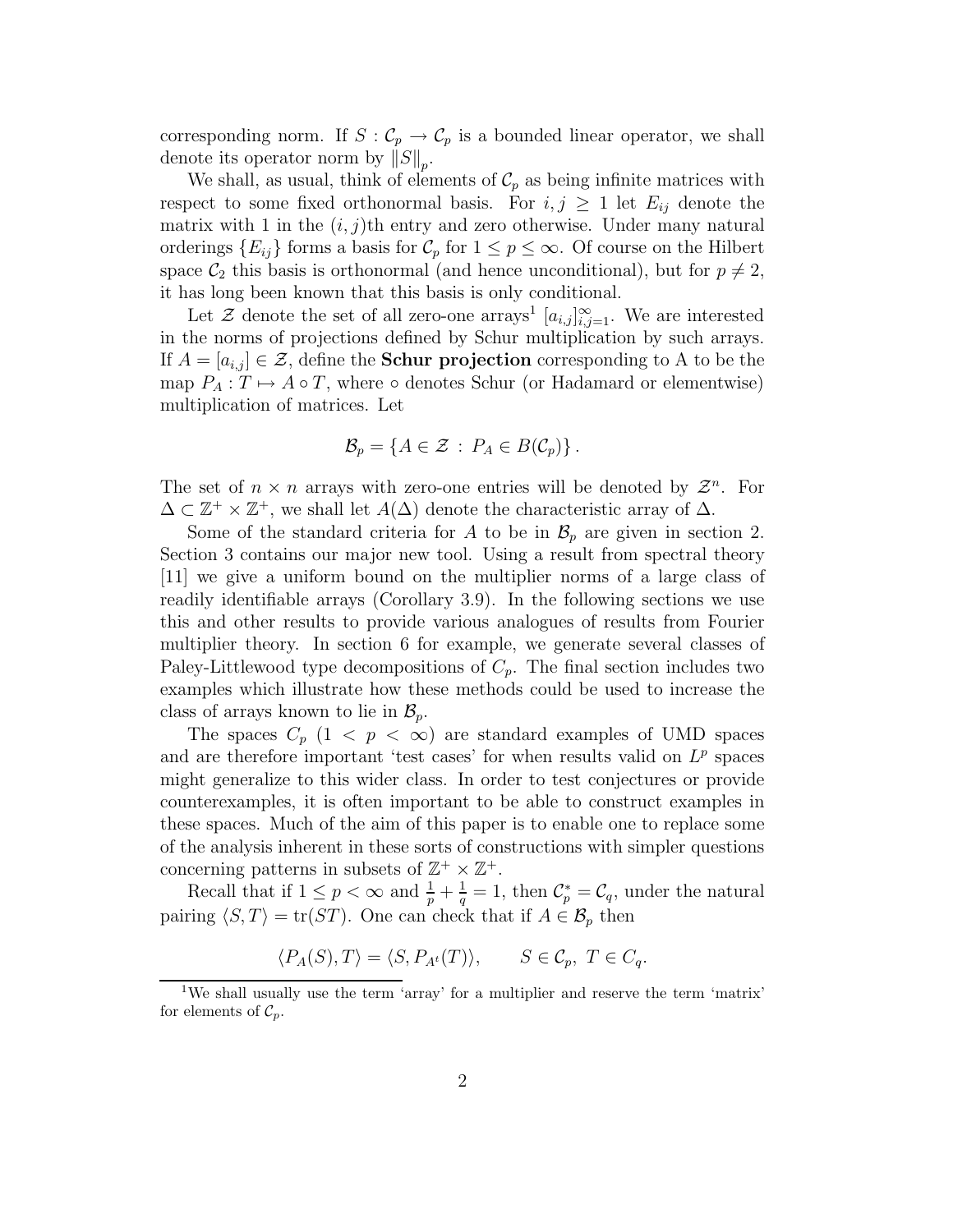It follows easily that  $||P_A||_p = ||P_A||_q$  and hence  $\mathcal{B}_p = \mathcal{B}_q$ . Of course  $\mathcal{B}_2 = \mathcal{Z}$ with  $||P_A||_p = 1$  for all nonzero  $A \in \mathbb{Z}$ .

There is an extensive literature on the boundedness of Schur multipliers on  $B(\ell^2)$  (which corresponds to the case  $p = \infty$  here). An excellent source for the main results of that theory is [2].

## **2 Basic results**

In this section we record a number of facts regarding the norms of Schur multiplier projections on  $\mathcal{C}_p$ . Most, if not all, of these results are quite standard, but as there seems to be no general reference for them, we have included them here for completeness.

An important fact is that a randomly chosen array  $A \in \mathcal{Z}$  will not give rise to a bounded Schur multiplier projection on  $\mathcal{C}_p$  unless  $p = 2$ . (We are thinking here of  $\mathcal Z$  as a countable product  $\mathbb Z_2^{\mathbb N}$  of two point measure spaces.) Standard examples show that  $\sup\{\|P_A\|_p : A \in \mathcal{Z}^n\} = O(n^{\left|\frac{1}{2} - \frac{1}{p}\right|})$ ; indeed, as is noted in [10],  $\mathbb{E}(\|P_A\|_p : A \in \mathcal{Z}^n) = O(n^{\left|\frac{1}{2}-\frac{1}{p}\right|})$  too. On the other hand, the set  $\mathcal{B}_p$  is not too small either. If one gives  $\mathcal{Z} = \mathbb{Z}_2^{\mathbb{N}}$  the natural product topology, then the following observations show that  $\mathcal{B}_p$  is an uncountable dense subset of  $\mathcal Z$  for all  $p$ .

It is a trivial consequence of the ideal inequalities for  $\mathcal{C}_p$  that if  $A \in \mathcal{Z}$ is a nonzero array which is constant on each row (or on each column) then  $||P_A||_p = 1$  for all p. This bound also holds for the projection onto the diagonal elements of the matrix. Suppose that  ${Q_i}_{i=1}^{\infty}$  and  ${P_i}_{i=1}^{\infty}$  are two<br>converges of disjoint orthogonal projections on  $l^2$ . Then  $P(S)$  –  $\sum_{i=1}^{\infty} Q_i S P$ sequences of disjoint orthogonal projections on  $\ell^2$ . Then  $P(S) = \sum_{i=1}^{\infty} Q_i S P_i$ <br>is a projection on  $C$ . If we choose  $\{Q_i\}$  and  $\{P_i\}$  to be projections onto the is a projection on  $\mathcal{C}_p$ . If we choose  $\{Q_i\}$  and  $\{P_i\}$  to be projections onto the spans of disjoint blocks of standard basis vectors in  $\ell^2$ , then P is a Schur multiplier projection. In particular, suppose that  $B_1, B_2, \ldots$  are rectangular subsets of  $\mathbb{Z}^+ \times \mathbb{Z}^+$  of the following general form



and that  $S_k$  is the Schur projection associated to the characteristic array of  $B_k$ . Let  $\emptyset \neq J \subset \mathbb{Z}^+$ . Standard Hilbert space theory ensures that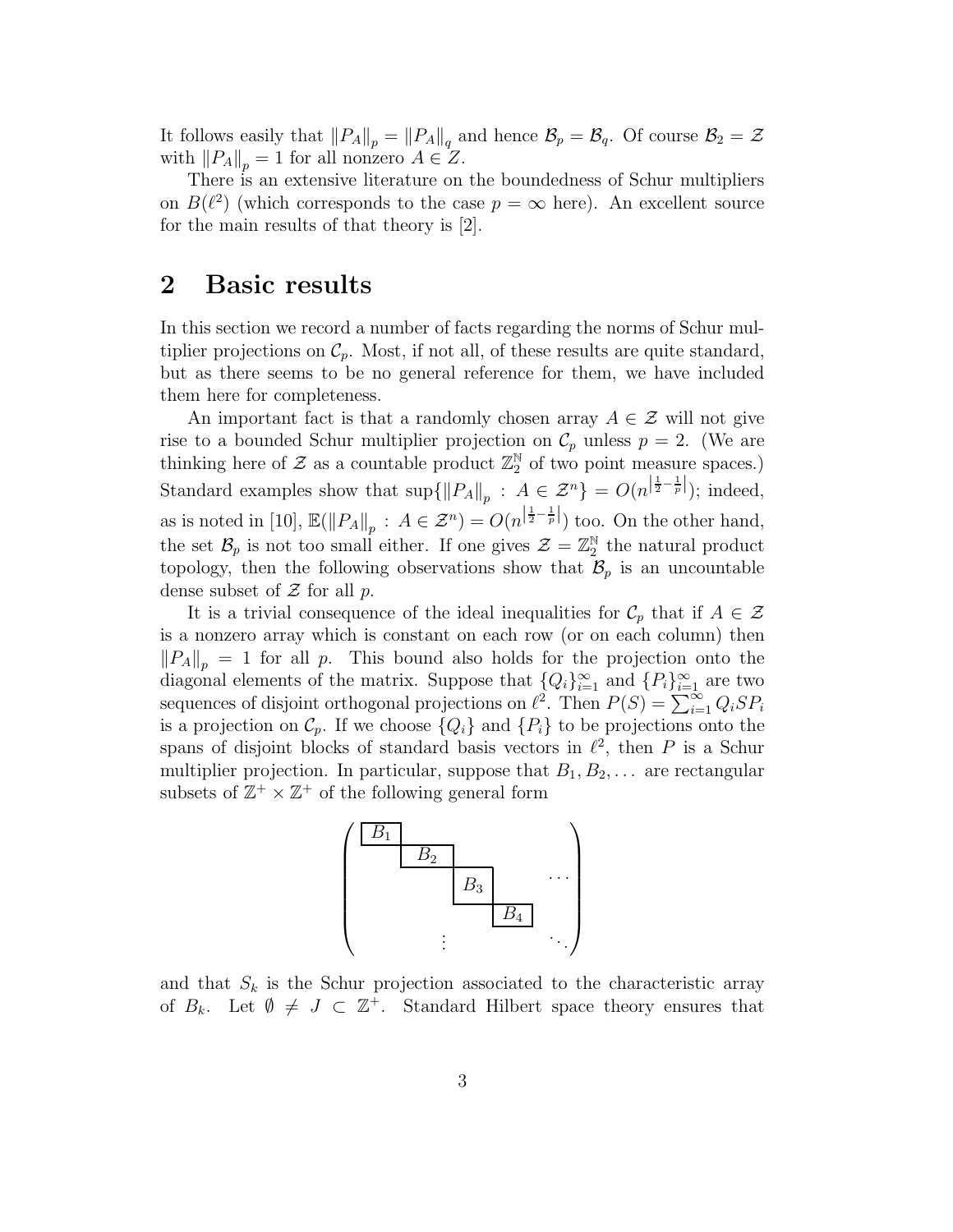$\left\| \sum_{k\in J} S_k \right\|_{\infty} = 1$  and clearly  $\left\| \sum_{k\in J} S_k \right\|_2 = 1$ , so by interpolation and dual-∞ ity,  $\left\| \sum_{k \in J} S_k \right\|_p = 1$  for  $1 \le p \le \infty$ .

If U and V are any permutation matrices, then  $P_{UAV}(S) = UP_A(U^*SV^*)V$ . Now pre or post multiplying by a unitary is an isometry on  $\mathcal{C}_p$ , and so  $||P_{UAV}||_p = ||P_A||_p$ . This implies that  $\mathcal{B}_p$  is stable under permutations of the rows and/or the columns of the zero-one arrays.

We shall say that  $A_1 \in \mathcal{Z}^n$  is a subarray of  $A \in \mathcal{Z}$  if  $A_1$  is formed by deleting all but finitely many of the rows and all but finitely many of the columns of A. If  $A_1$  is a subarray of A then  $||P_{A_1}||_n \leq ||P_A||_n$ . Indeed,

$$
||P_A||_p = \sup \Biggl\{ ||P_{A_1}||_p : A_1 \text{ is a subarray of } A \Biggr\}
$$

and so for many purposes, it suffices to consider the finite dimensional situation.

**Definition 2.1.** An array  $A \subset \mathcal{Z}$  is **periodic of period**  $(I, J) \subset \mathbb{Z}^+ \times \mathbb{Z}^+$ if for all i, j,  $a_{i,j} = a_{i+I,j} = a_{i,j+J}$ . We shall say that A is periodic of period  $(I, \infty)$  if for all  $i, j, a_{i,j} = a_{i+I,j}$ , and periodic of period  $(\infty, J)$  if for all  $i, j$ ,  $a_{i,j} = a_{i,j+J}.$ 

**Proposition 2.2.** If A is periodic of period  $(I, J)$  then  $||P_A||_p \le \min\{I, J\}$ *for*  $1 \leq p \leq \infty$ *.* 

**Proof.** If all but one of the first I rows (or J columns) of A are zero, then  $P_A(S) = QSP$  for orthogonal projections Q and P onto the spans of suitable collections of the standard basis vectors in  $\ell^2$ , and hence  $||P_A||_p = 1$ . The result now follows from the triangle inequality result now follows from the triangle inequality.

Proving boundedness beyond these most obvious ones has been significantly more difficult. The first major result was due to Macaev (see [14]) who showed that the upper triangular truncation map is bounded on  $\mathcal{C}_p$  for  $1 < p < \infty$  (but not for  $p = 1$  or  $p = \infty$ ). This has often been seen as an analogue of the statement that the Riesz projection from  $L^p(\mathbb{T})$  to  $H^p(\mathbb{T})$  is bounded. To fix some notation, throughout we shall let  $\mathbb{U} = P_{A(\Delta)}$ denote the upper triangular truncation projection corresponding to the set  $\Delta = \{(i, j) : i \leq j\}.$ 

In the 1980s Bourgain [8] showed boundedness results for a class of 'Toeplitz' arrays which are analogous to the Marcinkiewicz multiplier results from Fourier analysis. In particular, for  $1 < p < \infty$  there is a constant  $K_p$ such that if  $A \in \mathcal{Z}$  is any array which is constant on diadic blocks of (long) diagonals, then  $||P_A||_p \leq K_p$ . In section 4 below we shall show how these results follow from the transference techniques of Berkson and Gillespie.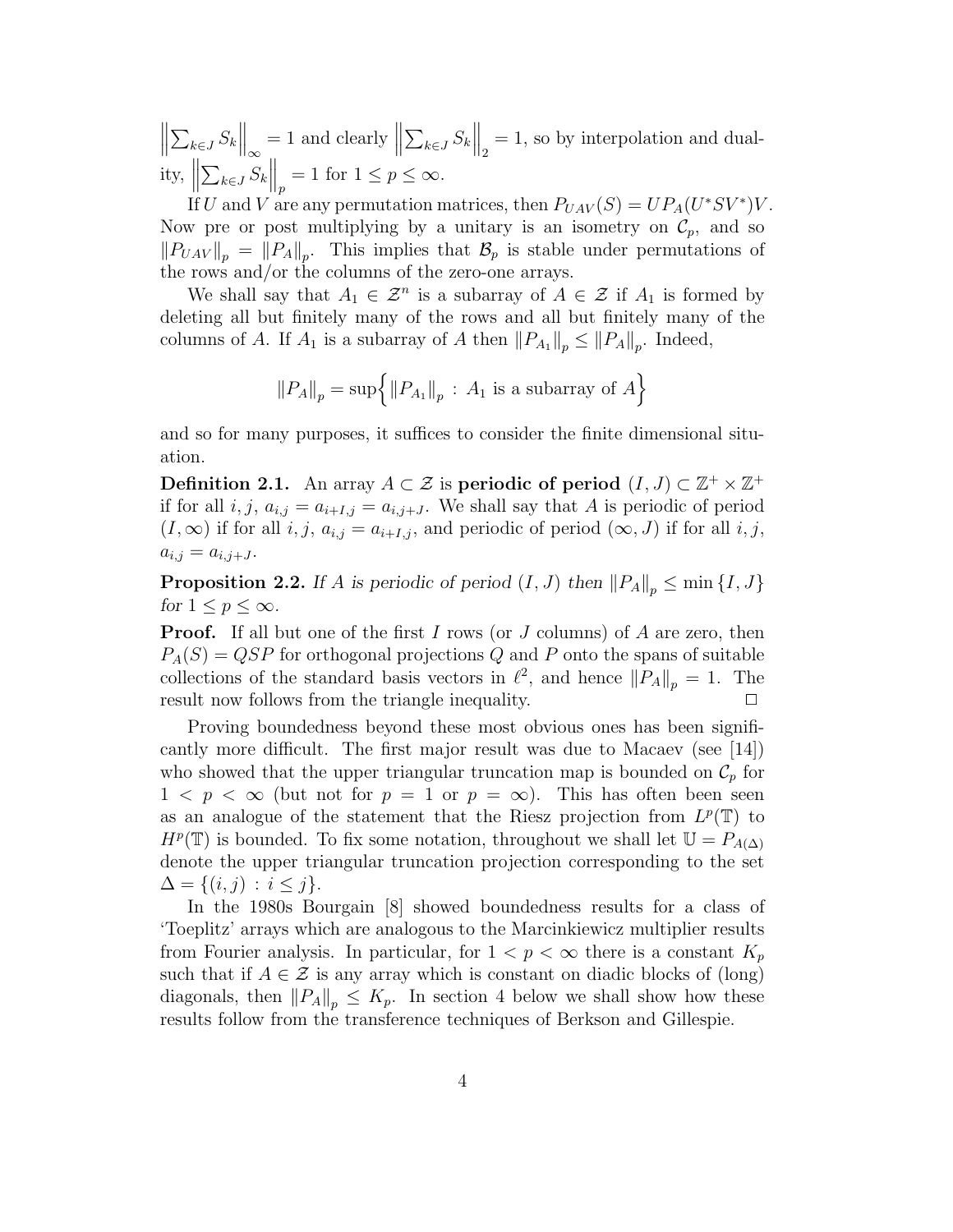A significant difficulty that faces anyone who wishes to know whether a particular array does produce a bounded Schur multiplier on  $\mathcal{C}_p$  is that many of the main results show that arrays generated by some procedure are bounded, but do not provide easy criteria for checking just which arrays are of that form. Our aim in this present paper is to give results where the criteria are more easily verifiable.

Interpolation theory and standard examples show that if  $2 < p < r < \infty$ then  $\mathcal{B}_{\infty} \subsetneq \mathcal{B}_{r} \subset \mathcal{B}_{p} \subsetneq \mathcal{B}_{2} = \mathcal{Z}$ . It has long been an open question as to whether the middle inclusion is always strict. A recent major step in this direction was made by A. Harcharras [15] who showed that if r and p are even integers then there exist arrays  $A \in \mathcal{Z}$  which are  $\mathcal{C}_p$  Schur multipliers but not  $\mathcal{C}_r$  multipliers.

After this work was completed we became aware of some recent work of Clément, de Pagter, Sukochev and Witvliet  $([19], [9], [20])$ . Many of the results that we obtain here can also be deduced from their work.

### **3 Obtainable arrays**

Some bounds on norms of Schur multipliers on  $\mathcal{C}_p$  spaces can be obtained from some recent results from spectral theory. Well-bounded and scalar-type spectral operators may be characterized (at least on reflexive Banach spaces) by the fact that they admit integral representations with respect to suitable families of projections. They are distinguished by the fact that for scalar-type spectral operators, the corresponding decomposition of the Banach space is of an unconditional nature, whilst for well-bounded operators one gets a decomposition of a conditional nature. The appropriate background about well-bounded and scalar-type spectral operators may be found in [12]. We shall, however, briefly recall some definitions and results from [11] and [6].

Let  $X$  denote a complex reflexive Banach space. Given any well-bounded operator  $S \in B(X)$  there exists a unique spectral family of projections  ${E(s)}_{s \in \mathbb{R}}$  such that  $S = \int_{\sigma(S)}^{\oplus} s dE(s)$ , where the integral converges as a strong operator topology limit of Riemann-Stieltjes sums<sup>2</sup>.

**Definition 3.1.** [6, Definition 2.4] Let  $\{E_{\gamma}\}_{\gamma \in \Gamma}$  be a family of operators on a Banach space X. We shall say that  $\{E_\gamma\}$  is **R-bounded** (or has the **Rproperty**) if there is a constant C such that for all  $N \in \mathbb{N}$ , all  $\gamma_1, \ldots, \gamma_N \in \Gamma$ 

<sup>&</sup>lt;sup>2</sup>It has been more traditional to write this as  $\int_{[a,b]}^{\oplus} s dE(s)$  where  $[a,b]$  is any interval containing  $\sigma(S)$ . It is however more natural to stress explicitly the way in which the domain of integration depends on S. That one can make this precise was shown in [1].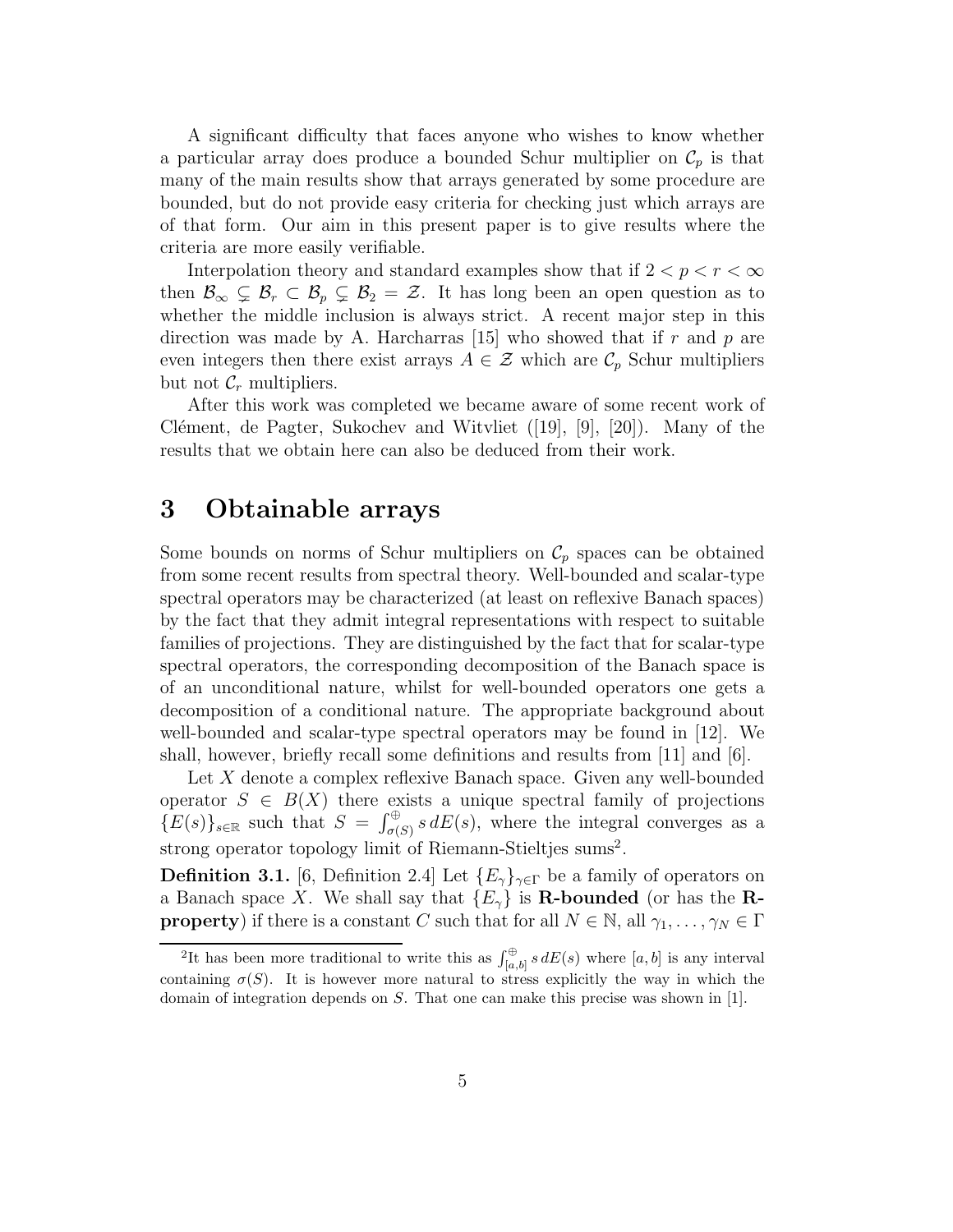and all  $x_1, \ldots, x_N \in X$ ,

$$
\int_0^1 \left\| \sum_{j=1}^N r_j(t) E_{\gamma_j} x_j \right\| dt \le C \int_0^1 \left\| \sum_{j=1}^N r_j(t) x_j \right\| dt,\tag{1}
$$

where  $\{r_j\}_{j=1}^{\infty}$  denote the Rademacher functions on [0, 1].

The main result of [11] is the following.

**Theorem 3.2.** *[11, Theorem 3.1] Suppose that*

- *(i)*  $T \in B(X)$  *is a well-bounded operator of type (B) whose spectral family has the R-property;*
- *(ii)*  $S \in B(X)$  *is a real scalar-type spectral operator which commutes with* T*;*
- *(iii)* p *is a real polynomial of two variables.*

*Then* p(T,S) *is well-bounded.*

Perhaps just as importantly, in the case that  $X$  is reflexive, the proof of this theorem gives bounds on the norms of the projections that make up the spectral family for  $p(T, S)$ , and it is those bounds which will be important here.

Let  $\lambda = (\lambda_1, \lambda_2, \dots)$  and  $\mu = (\mu_1, \mu_2, \dots)$  be bounded sequences of scalars. Let  $D_{\lambda} \in B(\ell^2)$  denote the diagonal operator

$$
D_{\lambda}(x_1,x_2,\dots)=(\lambda_1x_1,\lambda_2x_2,\dots).
$$

Define operators  $C_{\lambda}$  and  $R_{\mu}$  on  $\mathcal{C}_{p}$  by

$$
C_{\lambda}(S) = SD_{\lambda}, \qquad R_{\mu}(S) = D_{\mu}S.
$$

Thus  $C_{\lambda}$  (respectively  $R_{\mu}$ ) is just the Schur multiplier which corresponds to an array with  $\lambda_j$  in the j<sup>th</sup> column (respectively  $\mu_i$  in the *i*th row).

**Lemma 3.3.** For all bounded real sequences  $\lambda$  and  $\mu$ ,  $C_{\lambda} + R_{\mu}$  is a well*bounded operator of type (B) on*  $C_p$  *for*  $1 < p < \infty$ *.* 

**Proof.** It is clear from the definition that  $C_{\lambda}$  and  $R_{\mu}$  commute. It is also easy to check that both operators are real scalar-type spectral. One can easy to check that both operators are real scalar-type spectral. either check this directly, or else note that for any polynomial  $q$ ,

$$
g(C_{\lambda})(S) = Sg(D_{\lambda}) = SD_{g(\lambda)},
$$

where  $g(\lambda)=(g(\lambda_1), g(\lambda_2),\ldots)$  and so  $||g(C_\lambda)|| \leq \sup_{z\in\sigma(C_\lambda)} |g(z)|$ . The fact that  $C_{\lambda}$  (and  $R_{\mu}$ ) are real scalar-type spectral now follows immediately from [12, Theorem 6.10].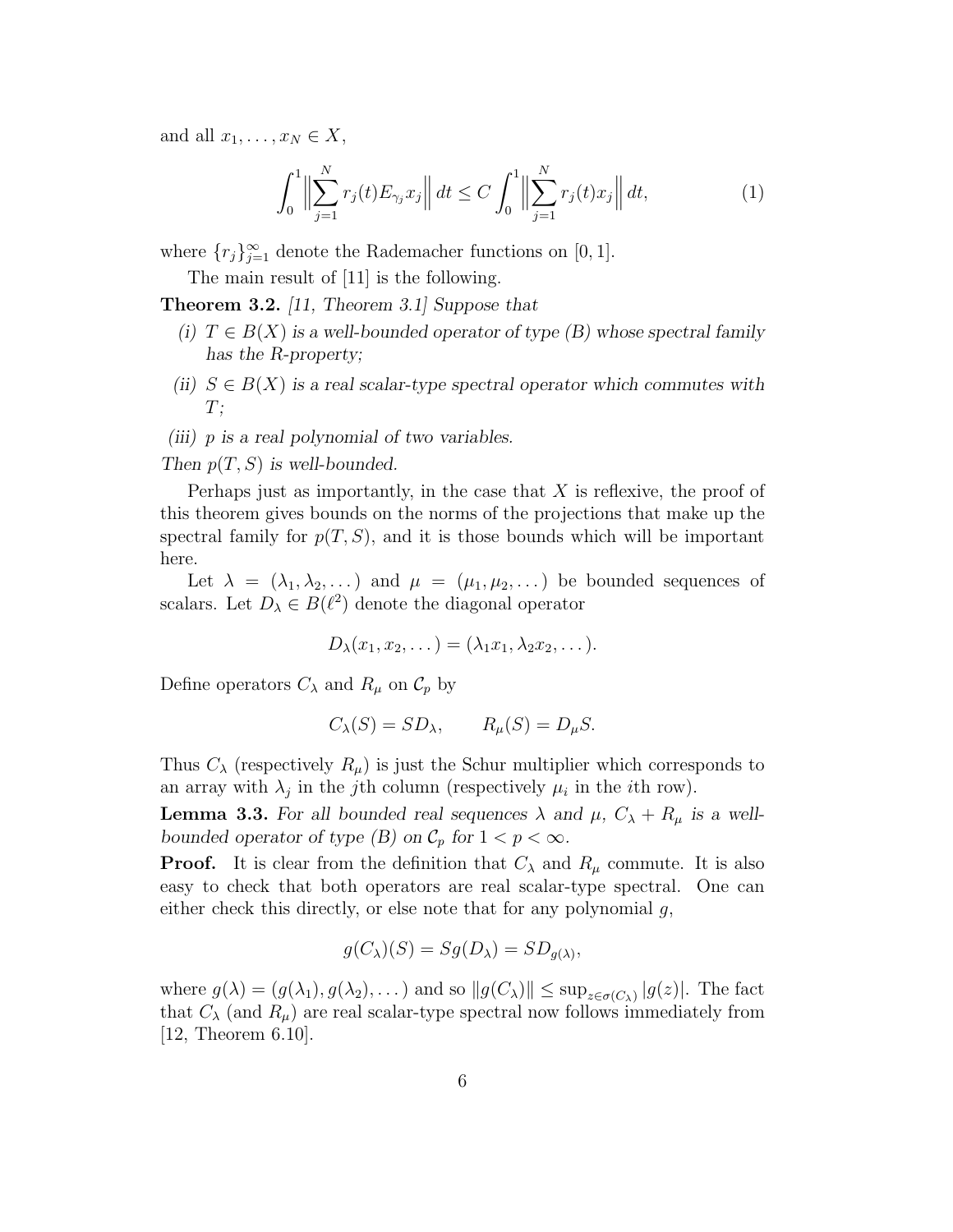Since  $\mathcal{C}_p$  is a UMD space, it now follows from [11, Theorem 3.5] that  $C_{\lambda} + R_{\mu}$  is a well-bounded operator of type (B).

In the context of Lemma 3.3, since  $C_{\lambda} + R_{\mu}$  is a well-bounded operator of type (B) there exists a unique spectral family of projections  $\{E_{\lambda\mu}(s)\}\subset$  $B(\mathcal{C}_p)$  such that  $C_{\lambda} + R_{\mu} = \int_{\sigma(C_{\lambda} + R_{\mu})}^{\oplus} s \, dE_{\lambda \mu}(s)$ .

**Lemma 3.4.** For all  $1 < p < \infty$  there exists a constant  $K_p$  such that for *all bounded real sequences*  $\lambda$  *and*  $\mu$  *and all*  $s \in \mathbb{R}$ *,*  $||E_{\lambda\mu}(s)||_p \leq K_p$ *.* 

**Proof.** As above, for any bounded Borel measurable function  $f$ ,

$$
||f(C_\lambda)|| \le \sup_{z \in \sigma(C_\lambda)} |f| \quad \text{and} \quad ||f(R_\mu)|| \le \sup_{z \in \sigma(R_\mu)} |f|.
$$

The result then follows from [11, Corollary 3.7].  $\Box$ 

It is not too hard to see that every projection  $E_{\lambda\mu}(s)$  is actually of the form  $P_A$  for some zero-one array A. Indeed, for all  $s \in \mathbb{R}$ ,  $E_{\lambda\mu}(s) = P_{A(\Delta)}$  where  $\Delta = \{(i, j) \in \mathbb{Z}^+ \times \mathbb{Z}^+ : \mu_i + \lambda_j \leq s\}.$  The next step then is to characterize those arrays that can occur in this way.

**Definition 3.5.** A zero-one array A will be said to be **obtainable** if there exist bounded real sequences  $\lambda$  and  $\mu$  such that (with the above notation)  $P_A = E_{\lambda\mu}(0).$ 

**Definition 3.6.** A zero-one array  $A = [a_{i,j}]$  has property  $(\beta)$  if it does not contain either

$$
\begin{pmatrix} 1 & 0 \\ 0 & 1 \end{pmatrix} \quad \text{or} \quad \begin{pmatrix} 0 & 1 \\ 1 & 0 \end{pmatrix}
$$

as a subarray. That is, A has property  $(\beta)$  if there do not exist indices  $i_1, i_2, j_1, j_2$  such that

$$
a_{i_1,j_1} = a_{i_2,j_2} = 1
$$
 and  $a_{i_2,j_1} = a_{i_1,j_2} = 0$ .

Let  $A$  be a zero-one array. We shall use  $A$  to define some relations on  $\mathbb{Z}^+$ . If  $j_1, j_2 \in \mathbb{Z}^+$  then

- (i)  $j_1 =_A j_2$  if column  $j_1$  (of A) is identical to column  $j_2$ .
- (ii)  $j_1 \prec_A j_2$  if there exists  $i \in \mathbb{Z}^+$  such that  $a_{\ell, j_1} = a_{\ell, j_2}$  for all  $\ell < i$ ,  $a_{i,j_1} = 1$  and  $a_{i,j_2} = 0$ .
- (iii)  $j_1 \preceq_A j_2$  if  $j_1 =_A j_2$  or  $j_1 \prec_A j_2$ .

It is straightforward to check that  $\preceq_A$  is a partial order on  $\mathbb{Z}^+$ .

**Lemma 3.7.** *Suppose that* A *has property (*β*). Then*

*(i)* if  $a_{i,j_1} = 1$ , then  $a_{i,j_2} = 1$  for all  $j_2$  with  $j_2 \preceq_A j_1$ ;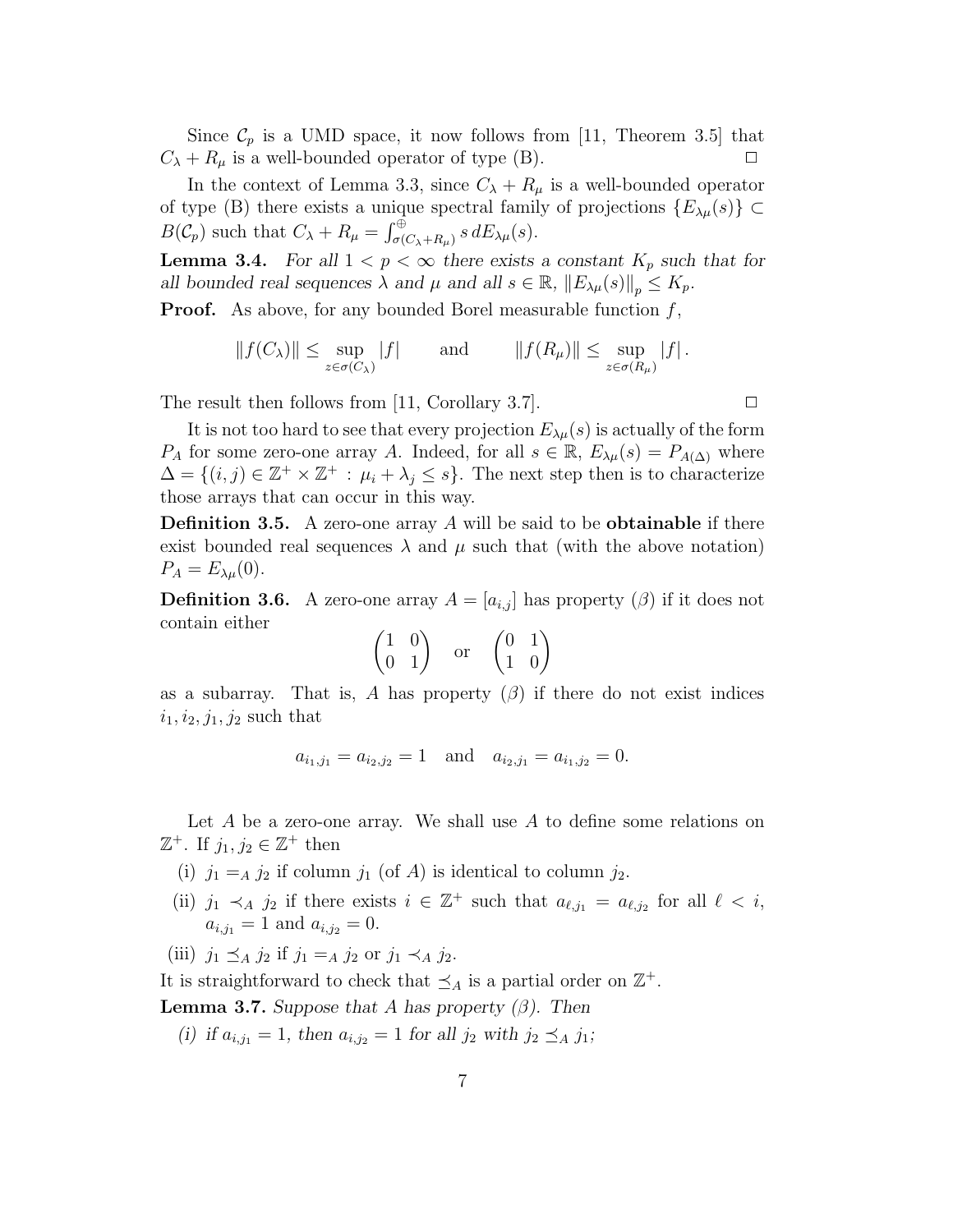*(ii)* if  $a_{i,j_1} = 0$ , then  $a_{i,j_2} = 0$  for all  $j_2$  with  $j_1 \preceq_A j_2$ ;

**Proof.** (i) Suppose that  $a_{i,j_1} = 1$  and that  $j_2 \preceq_A j_1$ . If  $a_{i,j_2} = 0$ , then (as  $j_2 \prec_A j_1$ ) there exists  $i_1 < i$  such that  $a_{i_1,j_1} = 0$  and  $a_{i_1,j_2} = 1$ , contradicting property ( $\beta$ ). Thus  $a_{i_1,i_2} = 1$ . Proving (ii) is similar.

**Theorem 3.8.** *A zero-one array*  $A = [a_{i,j}]$  *is obtainable if and only if it has property (* $\beta$ *).* 

**Proof.** Suppose first that A does not have property  $(\beta)$ , and that

$$
\begin{pmatrix} a_{i_1,j_1} & a_{i_1,j_2} \\ a_{i_2,j_1} & a_{i_2,j_2} \end{pmatrix} = \begin{pmatrix} 1 & 0 \\ 0 & 1 \end{pmatrix}.
$$

Suppose that A is obtainable. Thus there exist real bounded sequences  $\lambda$ and  $\mu$  such that  $E_{\lambda\mu}(0) = P_A$ . This corresponds to the inequalities

$$
\mu_{i_1} + \lambda_{j_1} \le 0, \qquad \mu_{i_1} + \lambda_{j_2} > 0, \n\mu_{i_2} + \lambda_{j_1} > 0, \qquad \mu_{i_2} + \lambda_{j_2} \le 0.
$$

Thus

$$
\mu_{i_1} + \lambda_{j_1} - \mu_{i_1} - \lambda_{j_2} < 0
$$
 and  $\mu_{i_2} + \lambda_{j_1} - \mu_{i_2} - \lambda_{j_2} > 0$ 

which is clearly a contradiction. Thus A is not obtainable.

Suppose now that A has property ( $\beta$ ). We first construct a map  $\rho : \mathbb{Z}^+ \to$  $(-1, 1)$  for which:

- (1)  $j_1 \prec_A j_2$  if and only if  $\rho(j_1) < \rho(j_2)$ , and
- (2) for all  $j \in \mathbb{Z}^+$ , there is no strictly increasing sequence  $\{\rho(j_k)\}_{k=1}^{\infty}$  such that  $\rho(j) = \lim_{k \to \infty} \rho(j_k)$ that  $\rho(j) = \lim_k \rho(j_k)$ .

Such a map can be constructed recursively as follows. Let  $\rho(1) = 0$ . Now suppose that the algorithm has fixed the values of  $\rho(1),\ldots,\rho(k-1)$ , and that  $j_1, \ldots, j_{k-1}$  is a permutation of  $\{1, \ldots, k-1\}$  such that

$$
\rho(j_1) \leq \rho(j_2) \leq \ldots \leq \rho(j_{k-1}).
$$

If  $k = A \; j_\ell$  for some  $\ell < k$  then set  $\rho(k) = \rho(j_\ell)$ . If there exists  $\ell < k$  such that  $j_{\ell-1} \prec_A k \prec_A j_{\ell}$ , then set

$$
\rho(k) = \frac{2^k - 1}{2^k} \rho(j_{\ell-1}) + \frac{1}{2^k} \rho(j_{\ell}).
$$

If  $k \prec_A j_1$  then set  $\rho(k) = \frac{2^k - 1}{2^k}(-1) + \frac{1}{2^k}\rho(j_1)$ . The only remaining possibility is that  $j_{k-1} \prec_A k$ . In this case set  $\rho(k) = \frac{2^k - 1}{2^k} \rho(j_{k-1}) + \frac{1}{2^k}$ . The resulting map clearly has property (1) above.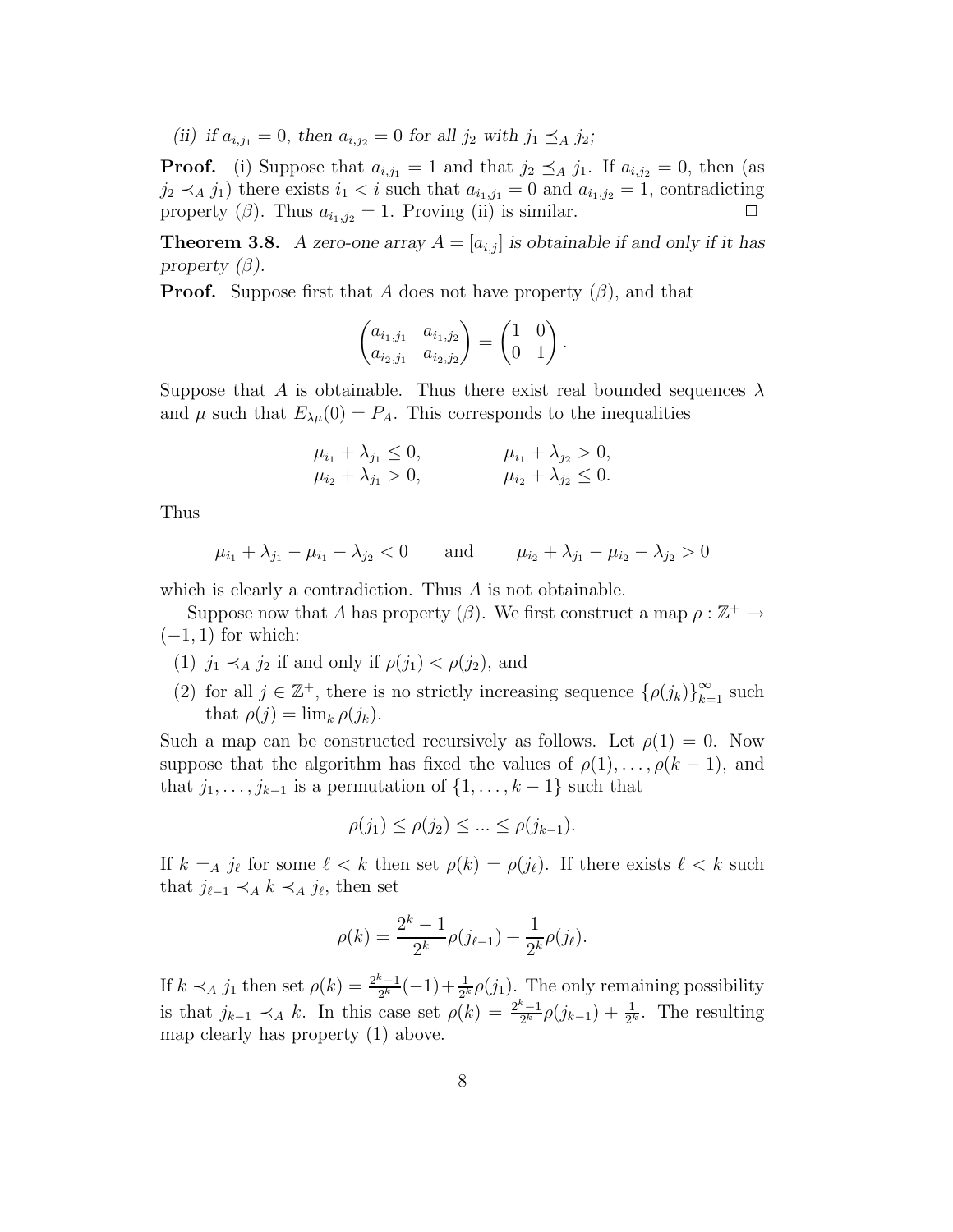A simple induction proof shows that for all  $j$ ,  $\{2^{n(j)}\rho(k)\}_{k=1}^j \subset \mathbb{Z}$ , where  $n(j) = \frac{(j+2)(j-1)}{2}$ . The construction of  $\rho$  ensures that for  $\ell > j$ , either  $\rho(\ell) \ge$  $\rho(j)$ , or else

$$
\rho(\ell) < \left(\rho(j) - \frac{1}{2^{n(j)}}\right) + \frac{1}{2^{n(j)}} \left(\frac{1}{2^{j+1}} + \frac{1}{2^{j+2}} + \dots + \frac{1}{2^{\ell}}\right)
$$
  
<  $\rho(j) - \frac{1}{2^{n(j)}} + \frac{1}{2^{n(j)+1}}$   

$$
= \rho(j) - \frac{1}{2^{n(j)+1}}
$$

which gives property (2).

For each  $j \in \mathbb{Z}^+$ , let  $\lambda_j = \rho(j)$ . For  $i \in \mathbb{Z}^+$ , let

$$
\mu_i = \begin{cases} 1 & \text{if } a_{i,j} = 0 \text{ for all } j, \\ -\sup \{ \rho(j) : a_{i,j} = 1 \} & \text{otherwise.} \end{cases}
$$

Note that if  $a_{i,j_1} = 1$ , then clearly  $\rho(j_1) \leq \sup \{\rho(j) : a_{i,j} = 1\}$  and so  $\lambda_{j_1} + \mu_i \leq 0.$ 

Suppose now that  $a_{i,j_1} = 0$ . Then one of the three following (mutually exclusive) cases holds:

- (i)  $a_{i,j} = 0$  for all j, or
- (ii) there exists  $j_2$  such that  $a_{i,j_2} = 1$  and  $-\mu_i = \rho(j_2)$ , or
- (iii)  $-\mu_i > \rho(j)$  for all j such that  $a_{i,j} = 1$ .

If case (i) holds then  $\mu_i = 1$  and so  $\lambda_{i1} + \mu_i > 0$ . If case (ii) holds, then, by Lemma 3.7(i),  $j_2 \prec_A j_1$ . Thus, by property (1) of  $\rho$ ,  $-\mu_i = \lambda_{j_2} < \lambda_{j_1}$  and hence  $\lambda_{i_1} + \mu_i > 0$ .

If case (iii) holds then there exists an increasing sequence  $\{\rho(j_k)\}_{k=2}^{\infty}$  such t  $c_1 = 1$  and  $\mu = \lim_{k \to \infty} \rho(i_k)$ . As before, we must have  $i_k \neq i$  for that  $a_{i,j_k} = 1$  and  $-\mu_i = \lim_{k \to \infty} \rho(j_k)$ . As before, we must have  $j_k \prec_A j_1$  for all  $k \ge 2$  and so  $\lambda_{j_k} < \lambda_{j_1}$ . Thus  $0 = \lim_{k \to \infty} \lambda_{j_k} + \mu_i \le \lambda_{j_1} + \mu_i$ . But  $\lambda_{j_1} + \mu_i$ can not be zero since this would imply that  $\rho(j_1) = \lim_k \rho(j_k)$  contradicting property (2) of  $\rho$ . Thus again we have  $\lambda_{j_1} + \mu_i > 0$ .

Thus  $\lambda_j + \mu_i \leq 0$  if and only if  $a_{i,j} = 1$ . It follows  $E_{\lambda\mu}(0) = P_A$  and so A b tainable is obtainable.

**Corollary 3.9.** Suppose that  $1 < p < \infty$ . Then there exists a constant  $K_p$ *such that if*  $A \in \mathcal{Z}$  *has property* ( $\beta$ ), *then*  $||P_A||_p \leq K_p$ *.* 

Since the upper triangular truncation map is not bounded if  $p = 1$  or  $\infty$ , this theorem does not extend to the extreme values of p. The constant  $K_p$ , which is related to the norm of the vector-valued Hilbert transform on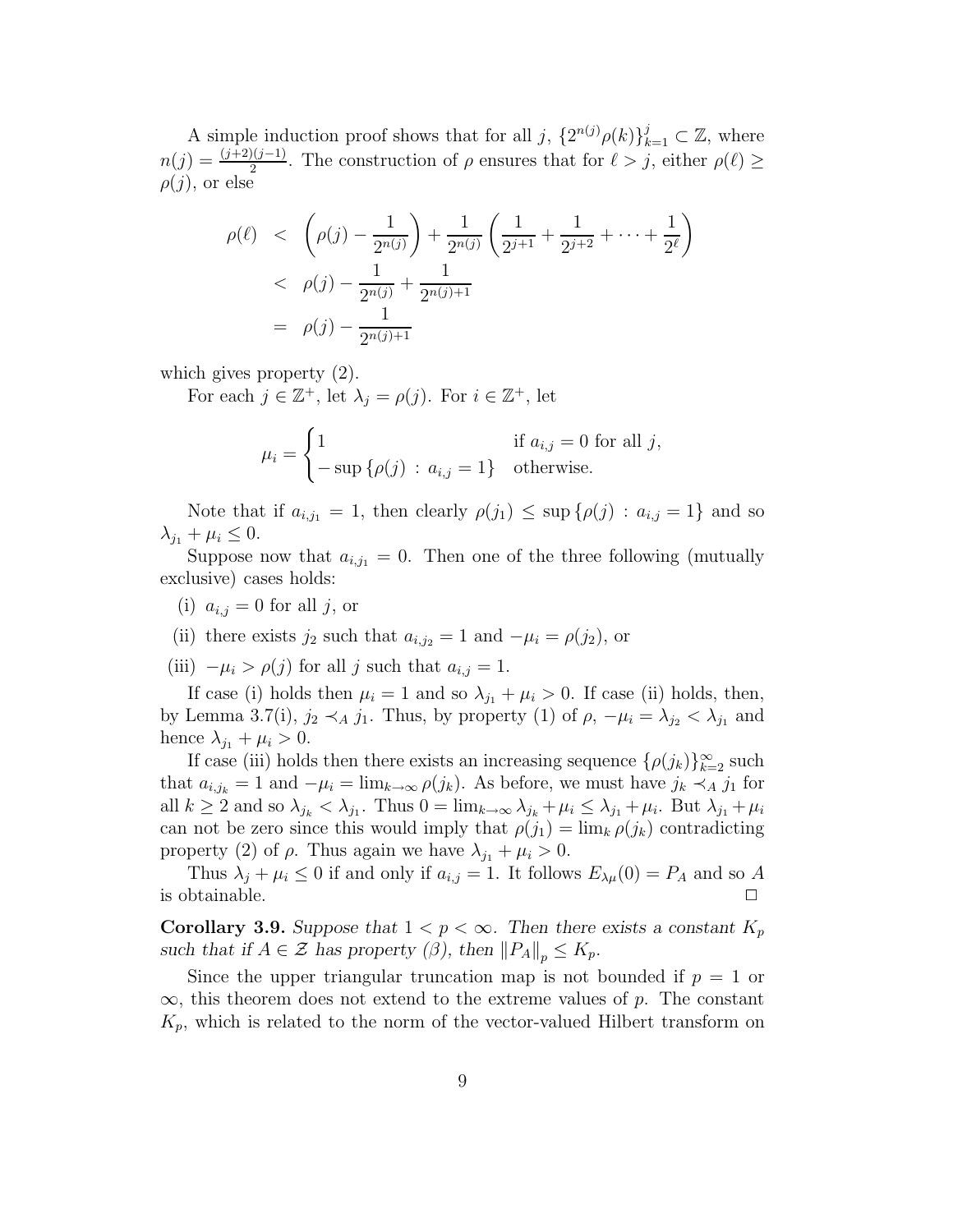$L^2(\mathbb{R}; \mathcal{C}_p)$ , may be taken to be 1 for  $p = 2$ , and grows unboundedly as p approaches 1 and  $\infty$ .

Of course condition  $(\beta)$  is rather special. In the following sections we shall use Corollary 3.9 to obtain boundedness results for a much wider class of projections. We give here just two simple applications which will be useful later in the paper.

**Corollary 3.10.** Suppose that  $1 < p < \infty$  and that  $A = [a_{i,j}] \in \mathcal{Z}$  is such *that for every*  $j \in \mathbb{Z}^+$  *there exists*  $i_0(j) \in \mathbb{Z}^+ \cup \{\infty\}$  *such that* 

$$
a_{i,j} = \begin{cases} 1 & \text{if } i < i_0(j), \\ 0 & \text{if } i \ge i_0(j). \end{cases}
$$

*Then*  $||P_A||_p \leq K_p$ *.* 

**Proof.** Such an array clearly has property  $(\beta)$ .

**Corollary 3.11.** Suppose  $1 < p < \infty$  and that  $A = [a_{i,j}] \in \mathcal{Z}$  is such that max  $\overline{a}$  $\sum^{\infty}$  $i=1$  $|a_{i+1,j} - a_{i,j}| = n$ . Then  $||P_A||_p \le (n+1)K_p$ .

**Proof.** In this case we can write  $P_A = \sum_{k=0}^{n} (-1)^k P_{A_k}$  where each array  $A_k$ satisfies the hypothesis of Corollary 3.10.

Clearly we could swap rows and columns in Corollaries 3.10 and 3.11. One might also note that if each column of  $A$  is eventually zero, then the conclusion of Corollary 3.11 can be strengthened slightly to the estimate that  $||P_A||_p \leq nK_p.$ 

## **4 Toeplitz and Hankel projections**

In this section we shall give some results on the boundedness or otherwise of Schur multiplier projections where the multiplier pattern is constant on one or other of the sets of diagonals.

Let  $b = b_1, b_2, b_3, \ldots$  be a string of binary digits. We shall say that the string is **rational** if the real number  $\sum_j b_j 2^{-j}$  is rational and **irrational**<br>otherwise. Thus h is rational if and only if the string is eventually repeating. otherwise. Thus  $b$  is rational if and only if the string is eventually repeating. (One might complain that the strings  $1000...$  and  $0111...$  correspond to the same real number: this will not be a matter for concern in what follows.) As before, the set of all binary strings can be thought of as the probability space  $\mathbb{Z}_2^{\mathbb{N}}$ .

Let  $n(b, i)$  denote the position of the *i*th 1 in the string *b*. Define  $n(b, 0)$ to be 0. We shall say that b has **increasing gaps** if  $n(b, i+2)-n(b, i+1)$  >  $n(b, i+1) - n(b, i)$  for all  $i \geq 0$ , and we shall say that b is **lacunary** (of ratio

10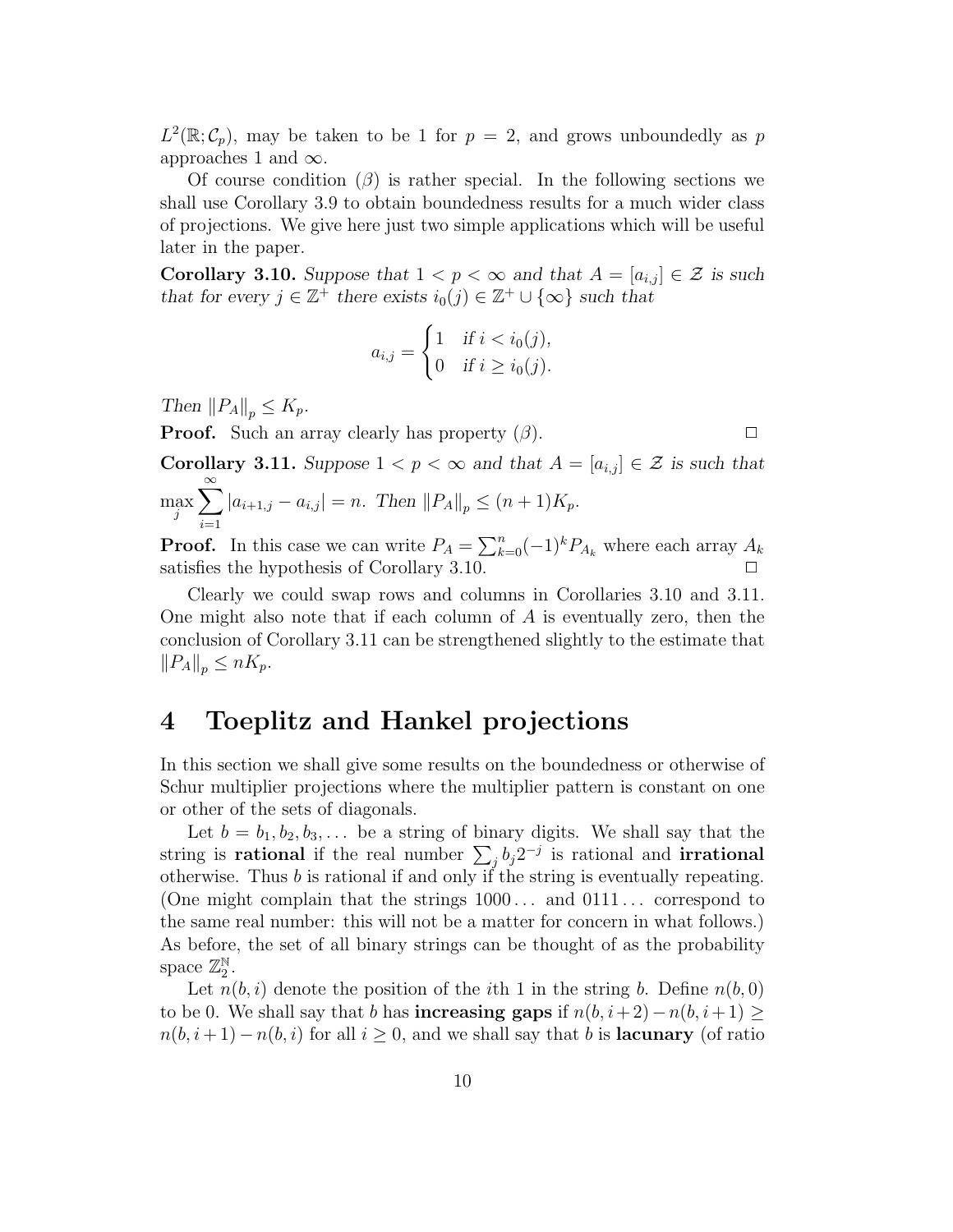$\lambda$ ) if there exists  $\lambda > 1$  such that  $n(b, i + 1)/n(b, i) \geq \lambda$  for all i. For a string b, define the Toeplitz projection  $T<sub>b</sub>$  to be Schur multiplication by the array

$$
A_b^T = \begin{pmatrix} b_1 & b_2 & b_3 & b_4 & \cdots \\ 0 & b_1 & b_2 & b_3 & \cdots \\ 0 & 0 & b_1 & b_2 & \cdots \\ \vdots & \vdots & & \ddots & \ddots \end{pmatrix}
$$

and the Hankel projection  $H_b$  to be the Schur multiplication by the array

$$
A_b^H = \begin{pmatrix} b_1 & b_2 & b_3 & b_4 & \dots \\ b_2 & b_3 & b_4 & b_5 & \dots \\ b_3 & b_4 & b_5 & b_6 & \dots \\ \vdots & \vdots & & \ddots & \end{pmatrix}.
$$

The following proposition lists some easy consequences of the results in the last section.

**Proposition 4.1.** Suppose that  $1 < p < \infty$ ,  $p \neq 2$ . Then

- *(i)*  $||H_b||_p \le ||T_b||_p$  and so, if  $T_b$  is bounded, then so is  $H_b$ ;
- *(ii)* for almost all binary strings b,  $T_b$  and  $H_b$  are unbounded on  $\mathcal{C}_p$ ;
- *(iii)* if *b* is rational,  $T_b$  and  $H_b$  are bounded on  $\mathcal{C}_p$ ;
- *(iv)* if *b* is lacunary then  $H_b$  is bounded.

**Proof.** (i) This follows from the fact that the  $n \times n$  truncate of  $A_n^H$  is (flipped upside down) the top right corner of the  $(2n-1) \times (2n-1)$  truncate (flipped upside down) the top right corner of the  $(2n-1) \times (2n-1)$  truncate of  $A_b^T$ .<br>(ii)

(ii) We shall show that almost every Toeplitz projection contains every finite array as a subarray. Fix  $m \geq 1$  and let  $B_m \in \mathcal{Z}^m$ .

Almost all irrational strings contain all finite strings as substrings. Suppose that b has this property. Then at some point in the string, the string of digits that make up the first column of  $B_m$  appears in reverse order as  $b_k, b_{k+1}, \ldots, b_{\ell}$ . Clearly then the first column of  $B_m$  appears as the start of column  $\ell$  of  $A_b^T$ . The same reasoning shows that each column of  $B_m$  appears as the start of a column of  $A_b^T$  (and we can choose these to occur in the same<br>order as they appear in  $B_b$ ). Thus  $B_b$  is a subgroup of  $A^T$ , It follows from order as they appear in  $B_m$ ). Thus  $B_m$  is a subarray of  $A_b^T$ . It follows from the remarks in Section 2 that T is not bounded when  $n \neq 2$ the remarks in Section 2 that  $T_b$  is not bounded when  $p \neq 2$ .

(iii) Suppose first that b is a periodic sequence with period k. The boundedness of  $T<sub>b</sub>$  follows from the boundedness of the projection associated to the corresponding periodic array, and the boundedness of the upper triangular projection. Indeed, by Proposition 2.2,  $||T_b||_p \leq kK_p$ .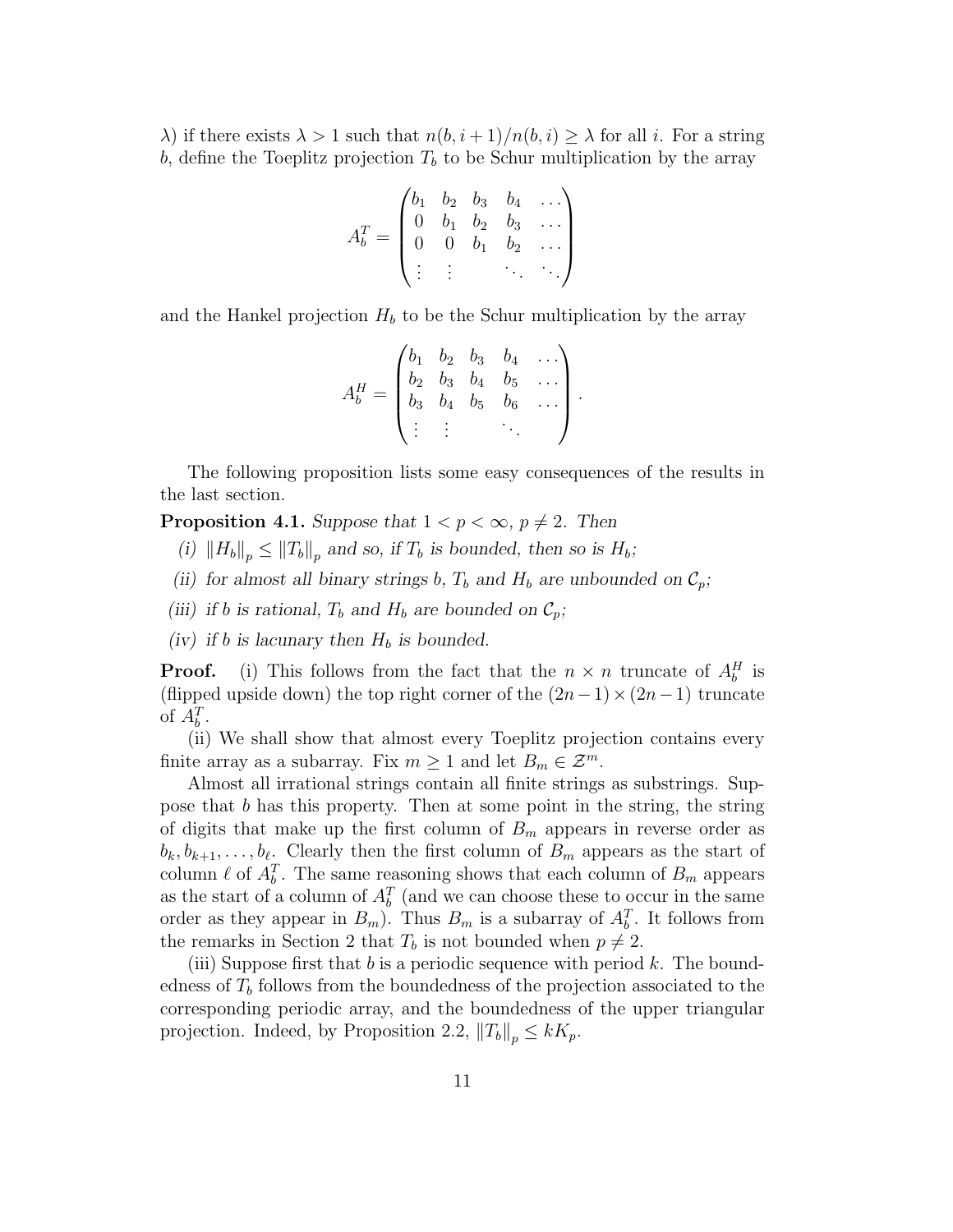If b is not periodic, then write  $T_b = T_{b_1} + T_{b_2} - T_{b_3}$  where  $b_1$  is periodic, and  $b_1$  and  $b_2$  have only finitely many nonzero terms. Since  $T_{b_2}$  and  $T_{b_3}$  are bounded, so is  $T_b$ .

The proof for Hankel matrices is essentially the same.

(iv) Suppose that b is lacunary with ratio  $\lambda$ . Write  $H_b = U + D + L$ where  $U$  is the Schur projection corresponding to the upper triangular part of  $A_h^H$ , D corresponds to the diagonal part, and L corresponds to the lower<br>triangular part. Now  $||D|| = 1$  and  $||I|| = ||I||$  so it suffices to show that triangular part. Now  $||D||_p = 1$ , and  $||U||_p = ||L||_p$  so it suffices to show that U is bounded. Let UA denote the upper triangular part of  $A_b^H$ . The result follows from Corollary 3.11 and the following elements follows from Corollary 3.11 and the following claim.

**Claim.** There are at most  $(\log 2/\log \lambda)$  1's in any column of UA.

The *i*th 1 in *b* generates a truncated diagonal in UA which runs from column  $\lfloor n(b, i)/2 \rfloor + 1$  to column  $n(b, i)$ . In order that a column contain  $(k+1)$  1's it would be necessary that for some i,  $|n(b, i+k)/2|+1 \leq n(b, i)$ . However, if  $k \geq \log 2/\log \lambda$ , then for all i,

$$
n(b, i+k) \ge \frac{\lambda^k}{2} + 1 > n(b, i).
$$

 $\Box$ 

With more machinery, one can obtain more sophisticated bounds for these types of projections. Let us recall some results from [4] and [6].

Let  $s_n$  denote the diadic elements of  $\mathbb{Z}$ . That is  $s_n = 2^{n-1}$  for  $n > 0$  and  $s_n = -2^{-n}$  for  $n \leq 0$ . We shall denote by  $\mathfrak{M}(\mathbb{Z})$  the unital Banach algebra of Marcinkiewicz multipliers comprising those complex sequences  $\phi = {\phi_n}_{n \in \mathbb{Z}}$ 

$$
\|\phi\|_{\mathfrak{M}(\mathbb{Z})} = \sup_{n \in \mathbb{Z}} |\phi_n| + \sup_{n \in \mathbb{Z}} \sum_{j=s_n+1}^{s_{n+1}} |\phi_j - \phi_{j-1}|
$$

is finite. The unit circle will be denoted by T.

**Theorem 4.2.** *([4, Theorem 4.2], [6, Theorem 1.3])* Let  $\omega \mapsto R_{\omega}$  be a strongly *continuous representation of* T *on a UMD space* X*. Then*

*(i)* For  $n \in \mathbb{Z}$ , the formula

$$
P_n x = \frac{1}{2\pi} \int_{\mathbb{T}} \omega^{-n} R_\omega x \, d\omega, \qquad x \in X,
$$
 (2)

*defines a sequence of (disjoint) projections on* X*.*

(*ii*) For each  $\phi \in \mathfrak{M}(\mathbb{Z})$ , the series  $\sum_{n=1}^{\infty} \phi_{-n}P_{-n}$  and  $\sum_{n=0}^{\infty} \phi_nP_n$  converge<br>in the strong operator topology *in the strong operator topology.*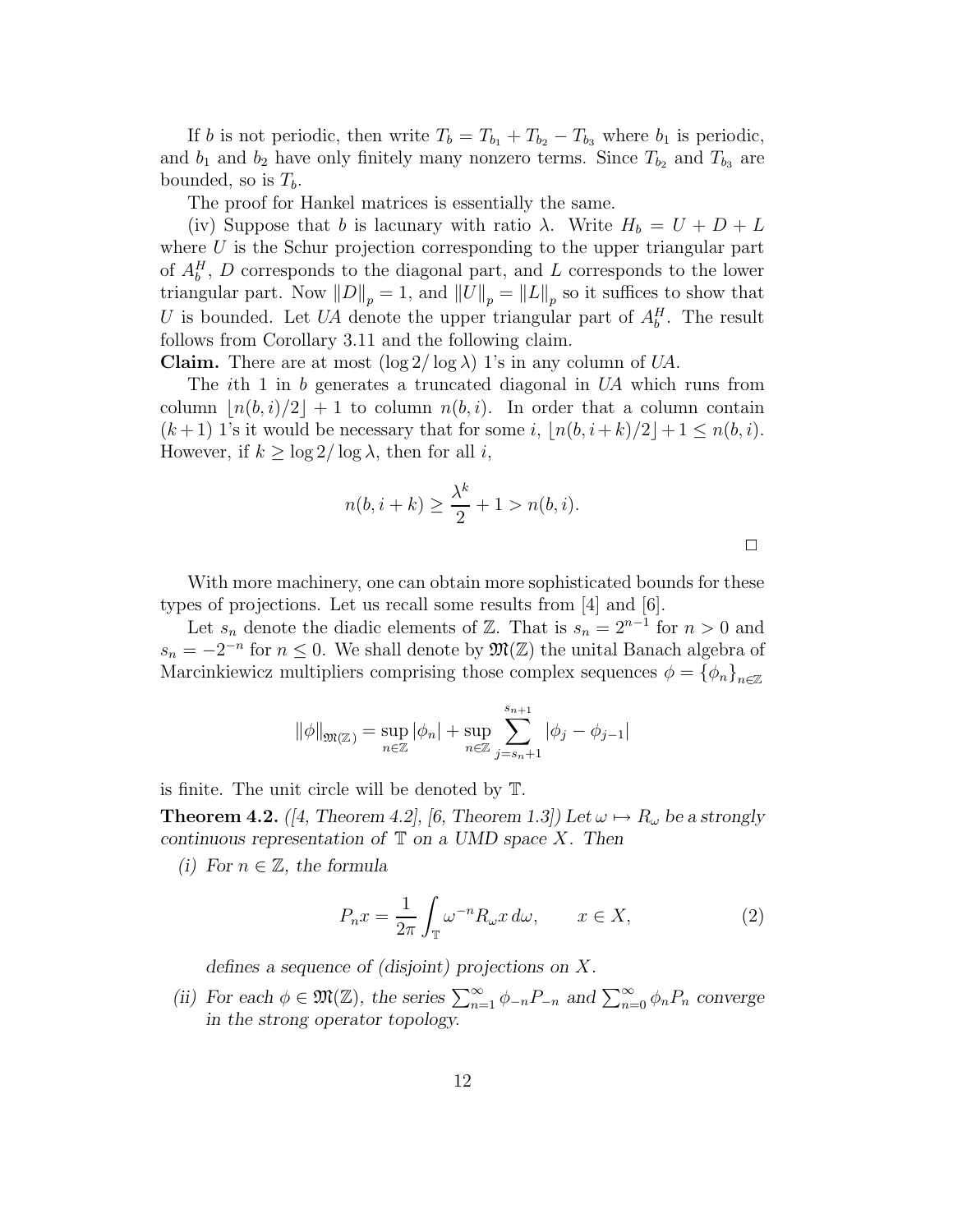*(iii)* There is a constant  $K_X$  such that for all  $\phi \in \mathfrak{M}(\mathbb{Z})$ 

$$
\Big\|\sum_{n=-\infty}^{\infty}\phi_n P_n\Big\|\leq c^2K_X\,\|\phi\|_{\mathfrak{M}(\mathbb{Z})}
$$

*where*  $c = \sup \{ ||R_{\omega}|| : \omega \in \mathbb{T} \}.$ 

When applied to the regular representation of  $\mathbb T$  by translation operators on  $L^p(\mathbb{T})$   $(1 < p < \infty)$ , the projection  $P_n$  defined by Equation (2) is just the projection onto the nth term of the Fourier series, and part (iii) of the theorem just gives the Marcinkiewicz Multiplier Theorem. By choosing an appropriate group action on  $\mathcal{C}_p$  we shall get some analogous theorems for Toeplitz and Hankel type Schur multipliers on these spaces.

Since these techniques rely on having an underlying group structure, for the remainder of this section it will be more appropriate to take as our underlying Hilbert space  $L^2(\mathbb{T})$  and consider the elements of  $\mathcal{C}_p$  to be acting on this space, with bi-infinite matrices with respect to the basis  ${e_k}_{k \in \mathbb{Z}}$ where  $e_k(e^{it}) = e^{ikt}$ .

For  $\omega \in \mathbb{T}$  define  $U_{\omega}$  on  $L^2(\mathbb{T})$  by  $(U_{\omega} f)(e^{it}) = f(\omega e^{it})$ . Clearly  $||U_{\omega}|| = 1$ for all  $\omega$ . Note that  $(U_{\omega}e_k)(e^{it}) = e_k(\omega e^{it}) = \omega^k e_k(e^{it}).$ 

For  $\omega \in \mathbb{T}$  define  $R_{\omega} \in B(\mathcal{C}_{p})$  by  $R_{\omega}(A) = U_{\omega^{-1}}AU_{\omega}$ . This defines a group action on  $\mathcal{C}_p$ .

**Lemma 4.3.** *The map*  $\omega \mapsto R_{\omega}$  *is strongly continuous on*  $\mathcal{C}_p$ *.* 

**Proof.** Fix  $S \in \mathcal{C}_p$ . First note that it suffices to show that this action is continuous at  $\omega_0 = 1$ . That is, we need to show that

$$
\lim_{\omega \to 1} ||R_{\omega}(S) - R_1(S)||_p = \lim_{\omega \to 1} ||U_{\omega^{-1}} SU_{\omega} - S||_p = \lim_{\omega \to 1} ||SU_{\omega} - U_{\omega} S||_p = 0.
$$

Fix  $\epsilon > 0$ . Now choose a finite rank operator  $S_0 = \sum_{k=1}^n \alpha_k f_k \otimes g_k$  such  $f \in S_{\epsilon} \cup S_{\epsilon}$ . that  $||S - S_0||_p < \frac{\epsilon}{4}$ . Then

$$
\|SU_{\omega} - U_{\omega}S\|_{p} = \| (S - S_{0})U_{\omega} - U_{\omega}(S - S_{0}) + (S_{0}U_{\omega} - U_{\omega}S_{0})\|_{p} \quad (3)
$$
  

$$
\leq \frac{\epsilon}{4} + \frac{\epsilon}{4} + \|S_{0}U_{\omega} - S\|_{p} + \|U_{\omega}S_{0} - S\|_{p}. \quad (4)
$$

Note that for  $f, g \in L^2(\mathbb{T}), U_\omega(f \otimes g) = (U_\omega f) \otimes g$ . Thus

$$
||U_{\omega}S_{0} - S||_{p} = \left\|\sum_{k=1}^{n} \alpha_{k}((U_{\omega} - I)f_{k}) \otimes g_{k}\right\|_{p}
$$
  

$$
\leq \sum_{k=1}^{n} |\alpha_{k}| ||(U_{\omega} - I)f_{k}||_{L^{2}} ||g_{k}||_{L^{2}}
$$
  

$$
< \frac{\epsilon}{4}
$$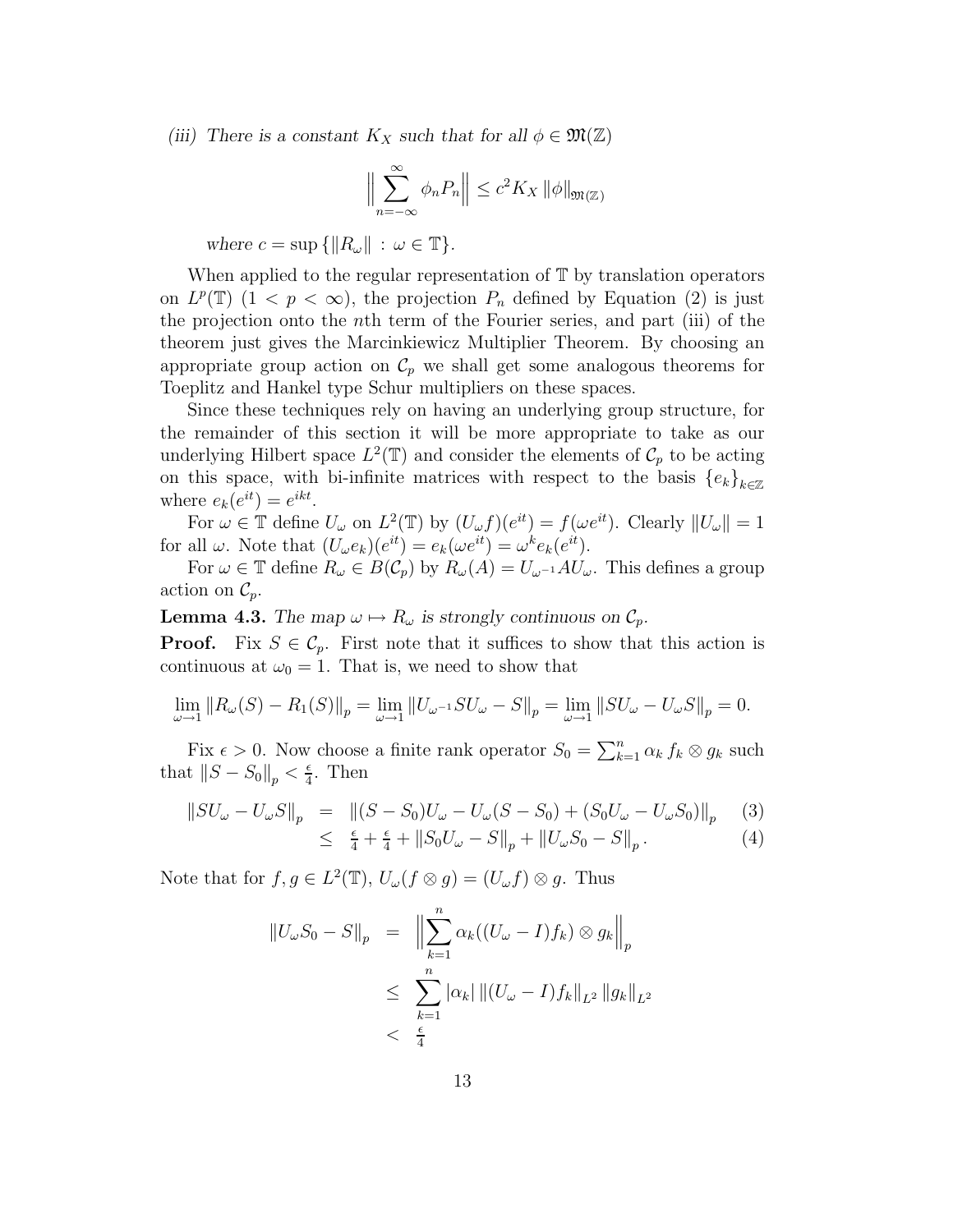for  $\omega$  close enough to 1. The final term in (4) above is dealt with similarly, and hence for  $\omega$  close enough to 1,  $||R_{\omega}(S) - R_1(S)||_{p} < \epsilon$ . . — Первый профессиональный профессиональный профессиональный профессиональный профессиональный профессиональн<br>При последний профессиональный профессиональный профессиональный профессиональный профессиональный профессиона

For  $n \in \mathbb{Z}$ , define the projection  $P_n$  on  $\mathcal{C}_p$  by

$$
P_n(S) = \frac{1}{2\pi} \int_{\mathbb{T}} \omega^{-n} R_{\omega}(S) d\omega.
$$

Suppose  $k \in \mathbb{Z}$  and  $S = [s_{i,j}] \in \mathcal{C}_p$ . Then

$$
P_n(S)e_k = \frac{1}{2\pi} \int_{\mathbb{T}} \omega^{-n} U_{\omega^{-1}} S U_{\omega} e_k d\omega
$$
  

$$
= \frac{1}{2\pi} \int_{\mathbb{T}} \omega^{-n} \omega^k U_{\omega^{-1}} \left( \sum_{\ell} s_{\ell k} e_{\ell} \right) d\omega
$$
  

$$
= \frac{1}{2\pi} \int_{\mathbb{T}} \omega^{k-n} \sum_{\ell} s_{\ell k} \omega^{-\ell} e_{\ell} d\omega
$$
  

$$
= \sum_{\ell} s_{\ell k} \left( \frac{1}{2\pi} \int_{\mathbb{T}} \omega^{k-n-\ell} d\omega \right) e_{\ell}
$$

(as the sum converges uniformly on  $\mathbb T$  in  $\ell^2$  norm)

$$
= \ \ s_{k-n,k} e_{k-n}.
$$

Thus  $P_n$  is the Schur projection which picks out the nth diagonal of the matrix.

The following result follows immediately. The constant  $K_p$  which occurs is the same as that in Corollary 3.9.

**Corollary 4.4.** *Let*  $b = \{b_n\}_{n \in \mathbb{Z}}$  *be a binary string in*  $\mathfrak{M}(\mathbb{Z})$  *and let*  $P_b$  *be the corresponding Toeplitz array with*  $(i, j)$ *th entry*  $b_{j-i}$ *. Let*  $T_b$  *denote the corresponding Schur projection. Then for*  $1 < p < \infty$ *, T<sub>b</sub> is bounded and* 

$$
||T_b||_p \leq K_p ||b||_{\mathfrak{M}(\mathbb{Z})}.
$$

### **Corollary 4.5.** If b is lacunary, then  $T_b$  is bounded.

**Proof.** Suppose that b is lacunary with factor  $\lambda$ . It is easy to see that in any diadic block, the number of 1's must be less than  $1 + \log 2/\log \lambda$ . Thus  $||b||_{\mathfrak{M}(\mathbb{Z})} \leq 2 + 2 \log 2/\log \lambda$  and so  $b \in \mathfrak{M}(\mathbb{Z})$ .

The same method proves the following, which appears as Corollary 20 of [8].

**Corollary 4.6.** *If b* is constant on diadic blocks (ie from  $s_n$  to  $s_{n+1} - 1$ ), *then*  $T_b$  *is bounded.*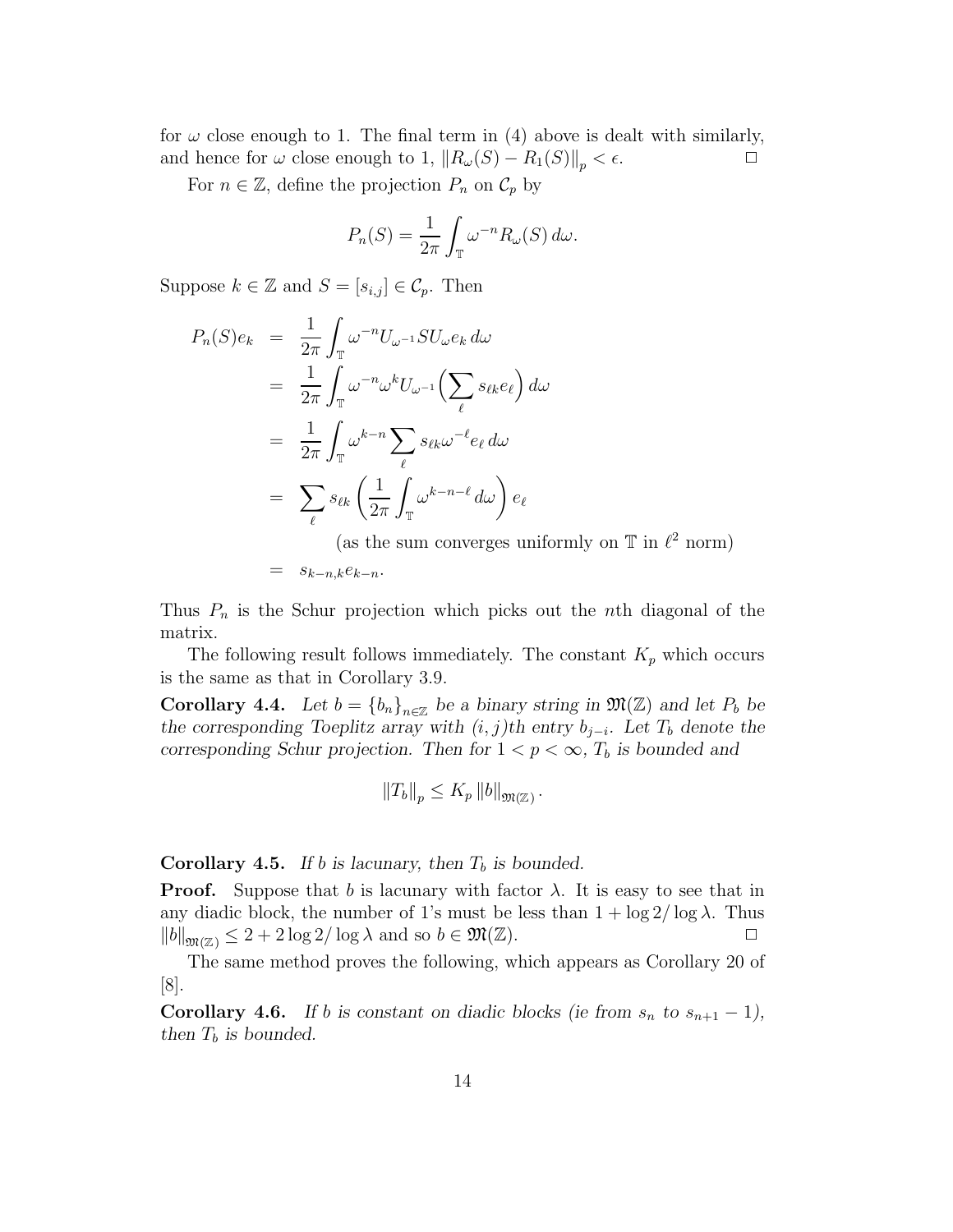The corresponding results for 'bilateral' Hankel projections follows by permuting the columns of the Toeplitz array. The results for one sided Toeplitz and Hankel Schur projections follows from taking the appropriate corner of the bilateral Toeplitz array.

## **5** Orderings on  $\mathbb{Z}^+ \times \mathbb{Z}^+$

Roughly speaking randomness in the way the multiplier array is filled out leads to unboundedness of the corresponding projection, whilst having some degree of pattern leads to boundedness. In this section we look at some particular examples of this.

One could obtain arrays from binary strings by endowing  $\mathbb{Z}^+ \times \mathbb{Z}^+$  with an ordering and then placing the ith element of the string in the ith position according to that ordering. There are, of course, any number of orderings one might use. Four relatively natural ones are described below. Throughout, let  $b = (b_0, b_1, b_2, \dots)$  denote a binary string.

**Tensor ordering.** The **tensor ordering projection** associated with b, denoted  $TO<sub>b</sub>$  is the Schur multiplication by the array

$$
A^{T,b} = [a_{i,j}^{T,b}] = \begin{pmatrix} b_0 & b_1 & b_4 & b_5 & b_{16} & \dots \\ b_2 & b_3 & b_6 & b_7 & \dots \\ b_8 & b_9 & b_{12} & b_{13} & \dots \\ b_{10} & b_{11} & b_{14} & b_{15} & \dots \\ \vdots & \vdots & \vdots & \vdots & \ddots \end{pmatrix}
$$

.

.

In this ordering, once you have ordered a  $2^n \times 2^n$  block, you fill out the other three corners of the  $2^{n+1} \times 2^{n+1}$  following the same pattern.

**Hankel ordering.** The **Hankel ordering projection** associated with b, denoted  $HO<sub>b</sub>$  is the Schur multiplication by the array

$$
A^{H,b} = [a_{i,j}^{H,b}] = \begin{pmatrix} b_0 & b_1 & b_3 & b_6 & b_{10} & \cdots \\ b_2 & b_4 & b_7 & b_{11} & \cdots \\ b_5 & b_8 & b_{12} & b_{17} & \cdots \\ b_9 & b_{13} & b_{18} & b_{24} & \cdots \\ \vdots & \vdots & \vdots & \vdots & \ddots \end{pmatrix}
$$

In other words, this ordering works its way down the short diagonals. **Maximum ordering.** The **maximum ordering projection** associated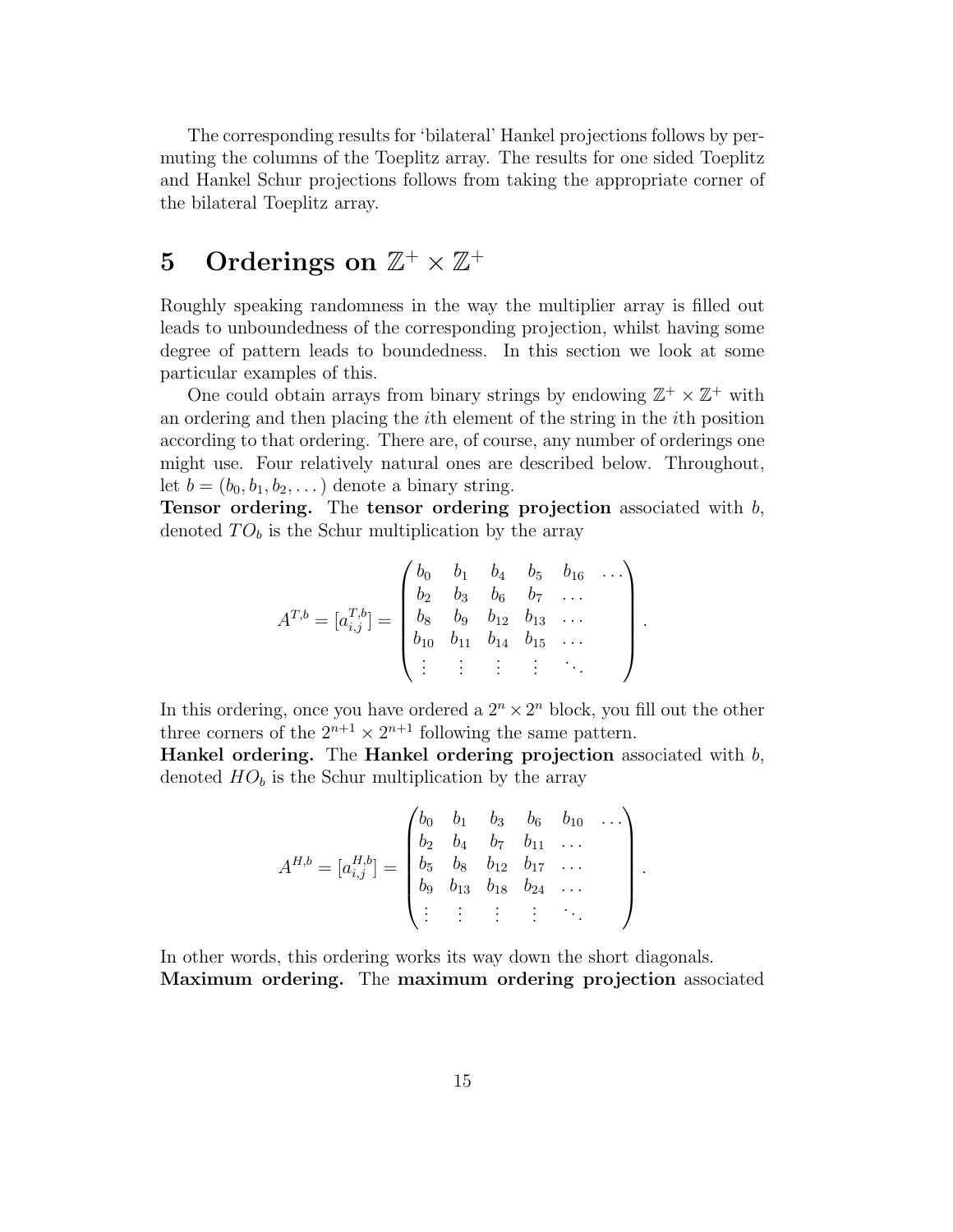with b, denoted  $MO<sub>b</sub>$  is the Schur multiplication by the array

$$
A^{M,b} = [a_{i,j}^{M,b}] = \begin{pmatrix} b_0 & b_1 & b_4 & b_9 & \dots \\ b_3 & b_2 & b_5 & b_{10} & \dots \\ b_8 & b_7 & b_6 & b_{11} & \dots \\ b_{15} & b_{14} & b_{13} & b_{12} & \dots \\ \vdots & \vdots & \vdots & \vdots & \ddots \end{pmatrix}
$$

**Radial ordering.** The radial ordering of  $\mathbb{Z}^+ \times \mathbb{Z}^+$  orders points  $(i, j)$  according to the size of  $i^2 + j^2$ . If  $i_0^2 + j_0^2 = i_1^2 + j_1^2$ , we shall order these so that the point with smaller row index is listed first. Thus the **radial ordering projection** associated with b, denoted  $RO<sub>b</sub>$  is the Schur multiplication by the array

$$
A^{R,b} = [a_{i,j}^{R,b}] = \begin{pmatrix} b_0 & b_1 & b_4 & b_8 & \dots \\ b_2 & b_3 & b_6 & b_{11} & \dots \\ b_5 & b_7 & b_{10} & b_{13} & \dots \\ b_9 & b_{12} & b_{14} & b_{19} & \dots \\ \vdots & \vdots & \vdots & \vdots & \ddots \end{pmatrix}.
$$

**Proposition 5.1.** If b is a rational string, then  $TO_b$ ,  $HO_b$  and  $MO_b$  are *bounded on*  $C_p$  *for*  $1 < p < \infty$ *.* 

**Proof.** As before, it suffices to consider the case when b is periodic. We shall write  $\text{ind}_n^T(i,j) = k$  if, given any sequence  $b = (b_0, b_1, \ldots, b_{n-1}, b_0, b_1, \ldots)$  of period n,  $a_{i,j}^{T,0} = b_k$ . Clearly if b has period n and  $\text{ind}_n^T(i_1,j) = \text{ind}_n^T(i_2,j)$  for all j then row  $i_1$  and row  $i_2$  of  $A^{T,b}$  must be identical. We define  $\text{ind}_n^H(i, j)$ ,  $\text{ind}_n^M(i,j)$  and  $\text{ind}_n^R(i,j)$  analogously.  $\binom{M}{n}(i,j)$  and  $\text{ind}_n^R(i,j)$  analogously.<br>Consider first  $TO$ . Note that for

Consider first  $TO_b$ . Note that for all  $i \in \mathbb{Z}^+$ , row  $i$  of  $A^{T,b}$  is completely determined by  $\text{ind}_n^T(i, 1) \in \{0, 1, ..., n-1\}$  since

$$
\text{ind}_n^T(i,2) = \text{ind}_n^T(i,1) + 1 \text{ mod } n,
$$
  

$$
\text{ind}_n^T(i,3) = \text{ind}_n^T(i,1) + 4 \text{ mod } n
$$

and so forth. It follows that there are at most  $n$  distinct row sequences. As in the proof of Proposition 2.2, we can therefore write  $TO<sub>b</sub>$  as the sum of n norm 1 projections and hence  $||TO_b||_p \leq n$ .

The situation for  $HO<sub>b</sub>$  is similar, but a little more complicated. A simple induction proof shows that if  $\text{ind}_n^H(i, 1) = k$  then

$$
\text{ind}_n^H(i,j) = k + (j-1)i + \frac{(j-1)(j-2)}{2} \text{ mod } n, \qquad j \in \mathbb{Z}^+.
$$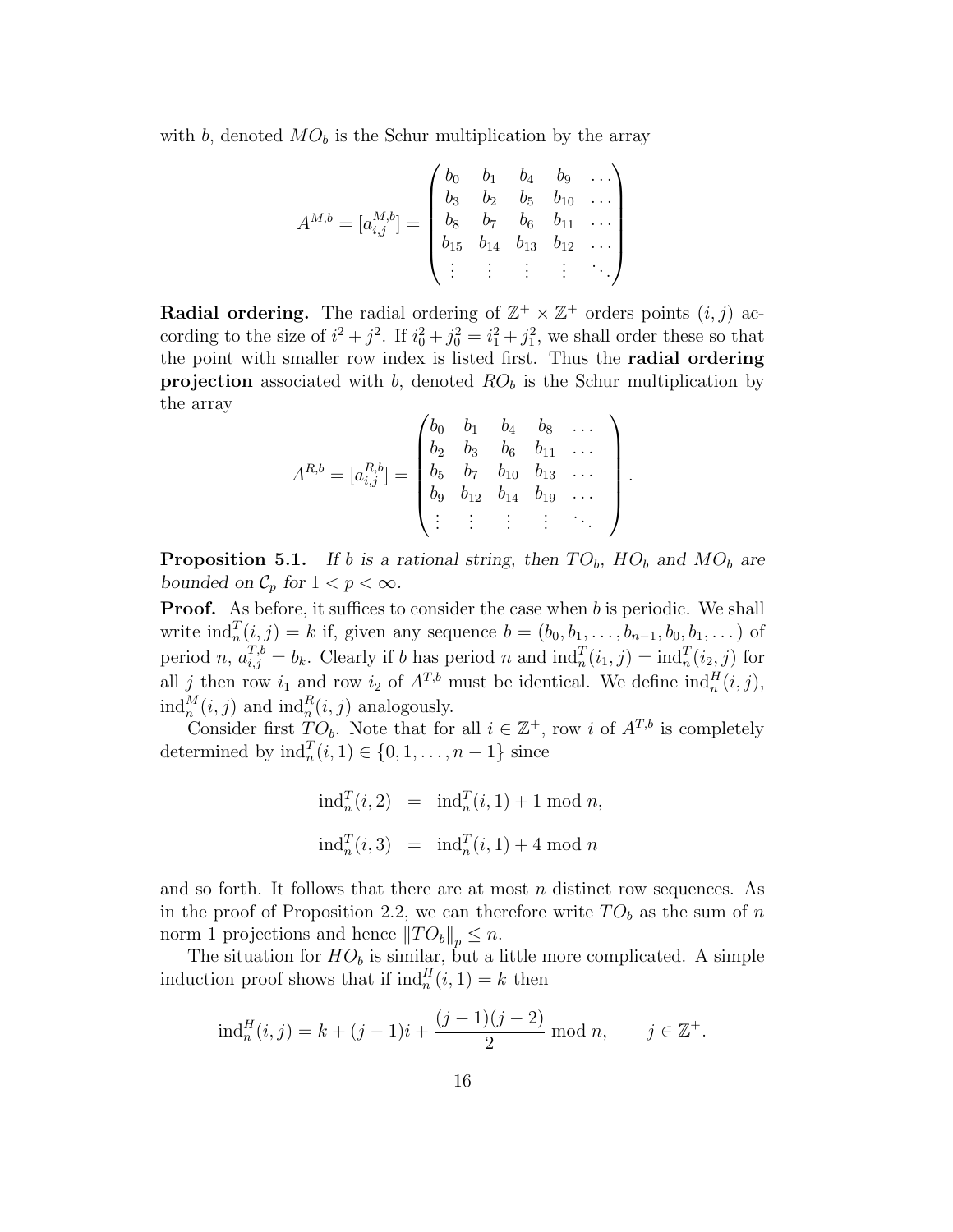Thus the row is determined not just by where in the repeating pattern the first element of the row appears, but also by the index of the row modulo  $n$ . There are therefore at most  $n^2$  different row patterns and so  $||HO_b||_p \leq n^2$ .

To see that  $MO<sub>b</sub>$  is bounded, consider the upper and lower triangular parts separately. For the upper triangular part, the column sequence is completely determined by  $ind_n^M(1, j)$ . Indeed, let  $U = \mathbb{U}MO_b$ . Then  $U = P_A$ where A is the array whose  $(i, j)$ th element is  $b_k$  with  $k = \text{ind}_{n}^{M}(1, j) + (i - 1)$  mod  $n$ . It follows that A has at most  $n$  distinct solumn socurriess and 1) mod *n*. It follows that A has at most n distinct column sequences and hence that  $||U||_p \leq nK_p$ . The lower triangular part has the same bound, so  $||MO||_p \leq 2nK$  $\|MO_b\|_p \leq 2nK_p.$ 

Another way of avoiding randomness is to make the array sparse in an appropriate sense.

### **Proposition 5.2.** *Let*  $1 < p < \infty$ *.*

- *(i)* If b has increasing gaps then  $MO_b$  is bounded on  $\mathcal{C}_p$ .
- *(ii)* If b is lacunary then  $TO_b$ ,  $HO_b$  and  $RO_b$  are bounded on  $C_p$ .

**Proof.** (i) If b has increasing gaps then each column in the upper triangular part of  $A^{M,b}$  can contain at most one 1. Similarly, each row in the lower triangular part can contain at most one 1. It follows that  $||MO_b||_p \leq 4K_p$ . (ii) Similar, but slightly more sophisticated reasoning shows that there is an upper bound to the number of 1's in each column of the upper triangular part, and the number of 1's in each row of the lower triangular part.  $\Box$ 

## **6** Unconditional decompositions of  $\mathcal{C}_p$

One consequence of the characterization of obtainable arrays in Section 3 is that one obtains some less obvious bounded Boolean algebras of projections on  $\mathcal{C}_p$  for  $1 < p < \infty$ .

Split  $\mathbb{Z}^+ \times \mathbb{Z}^+$  into rectangular subarrays as in either of the diagrams below. Let  $m(k) = k - 1 \mod 3$ . We shall call  $B_k$  a **superdiagonal** subarray if  $m(k) = 0$ ; a **subdiagonal** subarray if  $m(k) = 1$  and a **diagonal** subarray if  $m(k) = 2$ .

$$
(i) \left( \begin{array}{cc|cc} B_0 & B_1 & B_4 & B_7 \ \hline B_2 & B_3 & B_6 & \cdots \ B_8 & B_9 & \cdots \ \hline \vdots & \ddots & \ddots \end{array} \right) \quad (ii) \left( \begin{array}{cc|cc} B_0 & B_1 & \cdots \ B_2 & B_3 & B_4 & \cdots \ B_2 & B_5 & B_6 & B_7 \ \hline B_8 & B_9 & \cdots \ \vdots & \ddots & \ddots \end{array} \right)
$$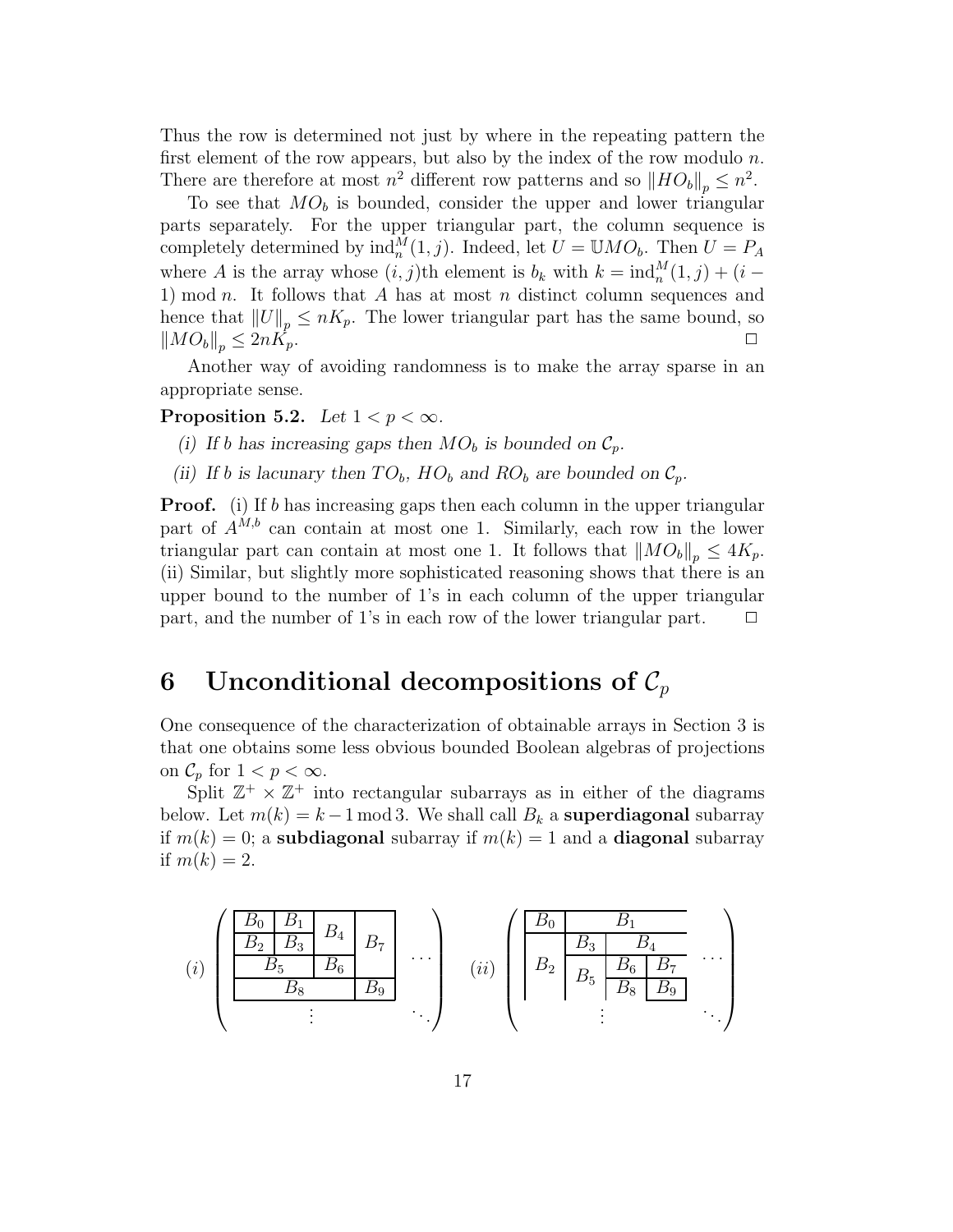The actual dimensions of these subarrays is not important. One could even choose some of the dimensions to be zero.

Let  $S_k$  denote the projection given by Schur multiplication by the characteristic function of  $B_k$ .

**Theorem 6.1.** Suppose that  $1 < p < \infty$  and that  $\emptyset \neq J \subset \mathbb{N}$ . Then  $\sum_{k\in J} S_k$  converges in the strong operator topology (in  $B(\mathcal{C}_p)$ ) and

$$
\left\| \sum_{k \in J} S_k \right\|_p \le 2K_p + 1.
$$

**Proof.** It suffices to assume that J is finite and then to give the above bound on the norm of  $S = \sum_{k \in J} S_k$ . Write  $S = U + L + D$  where

$$
U = \sum_{\substack{k \in J \\ m(k)=0}} S_k, \qquad L = \sum_{\substack{k \in J \\ m(k)=1}} S_k, \qquad D = \sum_{\substack{k \in J \\ m(k)=2}} S_k.
$$

Clearly  $U$  and  $L$  both correspond to obtainable arrays, whereas, as we remarked in Section 2,  $||D||_p = 1$ .  $_p = 1.$ 

One can also take diadic decompositions based on circles (or indeed certain other families of convex curves centred at the origin). For  $k \geq 1$  let

$$
\Delta_k = \left\{ (i,j) \in \mathbb{Z}^+ \times \mathbb{Z}^+ : 2^{k-1} \le \sqrt{i^2 + j^2} < 2^k \right\}.
$$

Let  $S_k = P_{A(\Delta_k)}$  be the projection which corresponds to Schur multiplication by the characteristic function of  $\Delta_k$ .

**Theorem 6.2.** Suppose that  $1 < p < \infty$  and that  $\emptyset \neq J \subset \mathbb{N}$ . Then  $\sum_{k\in J} S_k$  converges in the strong operator topology and

$$
\left\| \sum_{k \in J} S_k \right\|_p \le 4K_p.
$$

**Proof.** Again, it suffices to assume that  $J$  is finite. As before, let  $\mathbb{U}$  be the upper triangular truncation operator. Write  $S = \sum_{k \in J} S_k = U + L$  where  $U = \mathbb{I} S$  and  $I = (I - \mathbb{I} S)$  $U = \mathbb{U}S$  and  $L = (I - \mathbb{U})S$ .

For  $k \in \mathbb{Z}^+$ , let  $\Delta_k^+ = \{(i, j) \in \Delta_k : i \leq j\}$  and let

$$
\ell(k) = \min \{ j : (i, j) \in \Delta_k^+ \text{ for some } i \},
$$
  

$$
r(k) = \max \{ j : (i, j) \in \Delta_k^+ \text{ for some } i \}.
$$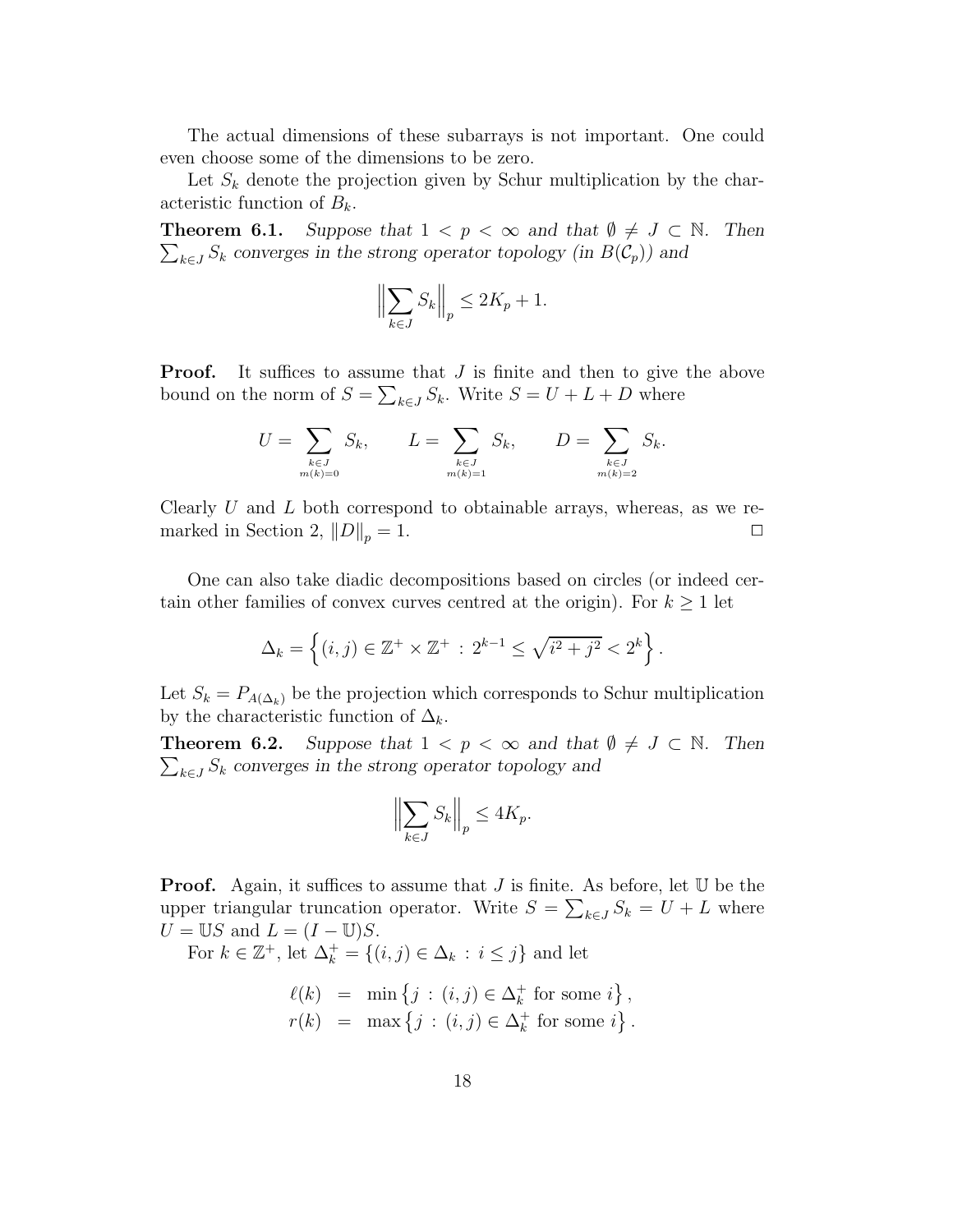It is clear that  $r(k)=2^k - 1$ . With a little more work one can show that  $\ell(k) = \lfloor 2^{k-3/2} \rfloor + 1$ . It follows immediately that for all  $k, r(k) < \ell(k+2)$ .

It follows that if  $A = [a_{i,j}]$  is the array corresponding to U, then for each  $j \in \mathbb{Z}^+, \sum_{i=1}^{\infty} |a_{i+1,j} - a_{i,j}| \leq 2$ . By the comments following Corollary 3.11 then  $||IJ|| \leq 2K$ then,  $||U||_p \leq 2K_p$ .<br>Fesontially the

Essentially the same proof shows that  $||L||_p \leq 2K_p$  and hence  $||S||_p \leq 4K_p$ .

The blocks that make up the above decompositions all have zero density in  $\mathbb{Z}^+ \times \mathbb{Z}^+,$  where for  $\Delta \subset \mathbb{Z}^+ \times \mathbb{Z}^+$  we define the density to be

$$
d(\Delta) = \limsup_{n \to \infty} \frac{|\{(i, j) \in \Delta : 1 \le i, j \le n\}|}{n^2}.
$$

The following example is made up of blocks all of which have positive density. For  $k = 0, 1, 2, ...$  let

$$
\Delta_k = \{(i, j) \in \mathbb{Z}^+ \times \mathbb{Z}^+ : (i \mod 2^{k+1} = 2^k \text{ and } j \mod 2^{k+1} \neq 0) \text{ or } (j \mod 2^{k+1} = 2^k \text{ and } i \mod 2^{k+1} \neq 0)\}.
$$
 (5)

This is perhaps better explained by the following matrix in which the  $(i, j)$ th entry is k if  $(i, j) \in \Delta_k$ .

| $\overline{0}$   |                                  |                  |  |         |                | $1 \t0 \t2 \t0 \t1 \t0 \t3 \t0 \t$ |
|------------------|----------------------------------|------------------|--|---------|----------------|------------------------------------|
|                  | $1 \quad 1 \quad 1$              |                  |  | 2 1 1 1 |                | $3 \quad 1 \quad \ldots$           |
| $\overline{0}$   | $\mathbf{1}$                     | $0 \t2 \t0 \t1$  |  |         |                | $0 \quad 3 \quad 0 \quad \dots$    |
|                  |                                  |                  |  |         |                | $2$ 2 2 2 2 2 2 3 2                |
| $\overline{0}$   | $\begin{array}{c} 1 \end{array}$ | $0 \t2 \t0 \t1$  |  |         |                | $0 \quad 3 \quad 0 \quad \ldots$   |
|                  |                                  | 1 1 1 2 1 1 1    |  |         |                | $3 \quad 1 \quad \ldots$           |
| $\boldsymbol{0}$ | $\begin{array}{c} 1 \end{array}$ | $0 \t2 \t0 \t1$  |  |         |                | $0 \quad 3 \quad 0 \quad \dots$    |
|                  | $3 \quad 3 \quad 3$              |                  |  |         |                | $3 \t3 \t3 \t3 \t3 \t3 \t$         |
|                  | $0\quad1$                        | $0 \t2 \t0 \t1$  |  |         | 0 <sup>3</sup> | $0 \ldots$                         |
| $\frac{1}{2}$    |                                  | <b>EREE EREE</b> |  |         |                |                                    |

It is easy to check that  $d(\Delta_k) = \frac{2^{k+2} - 3}{2^{2k+2}}$ . Let  $S_k$  denote the Schur projection corresponding to  $\Delta_k$ .

**Theorem 6.3.** Suppose that  $1 < p < \infty$  and that  $\emptyset \neq J \subset \mathbb{N}$ . Then  $\sum_{k \in J} S_k$ *converges in the strong operator topology and*

$$
\left\| \sum_{k \in J} S_k \right\|_p \le K_p.
$$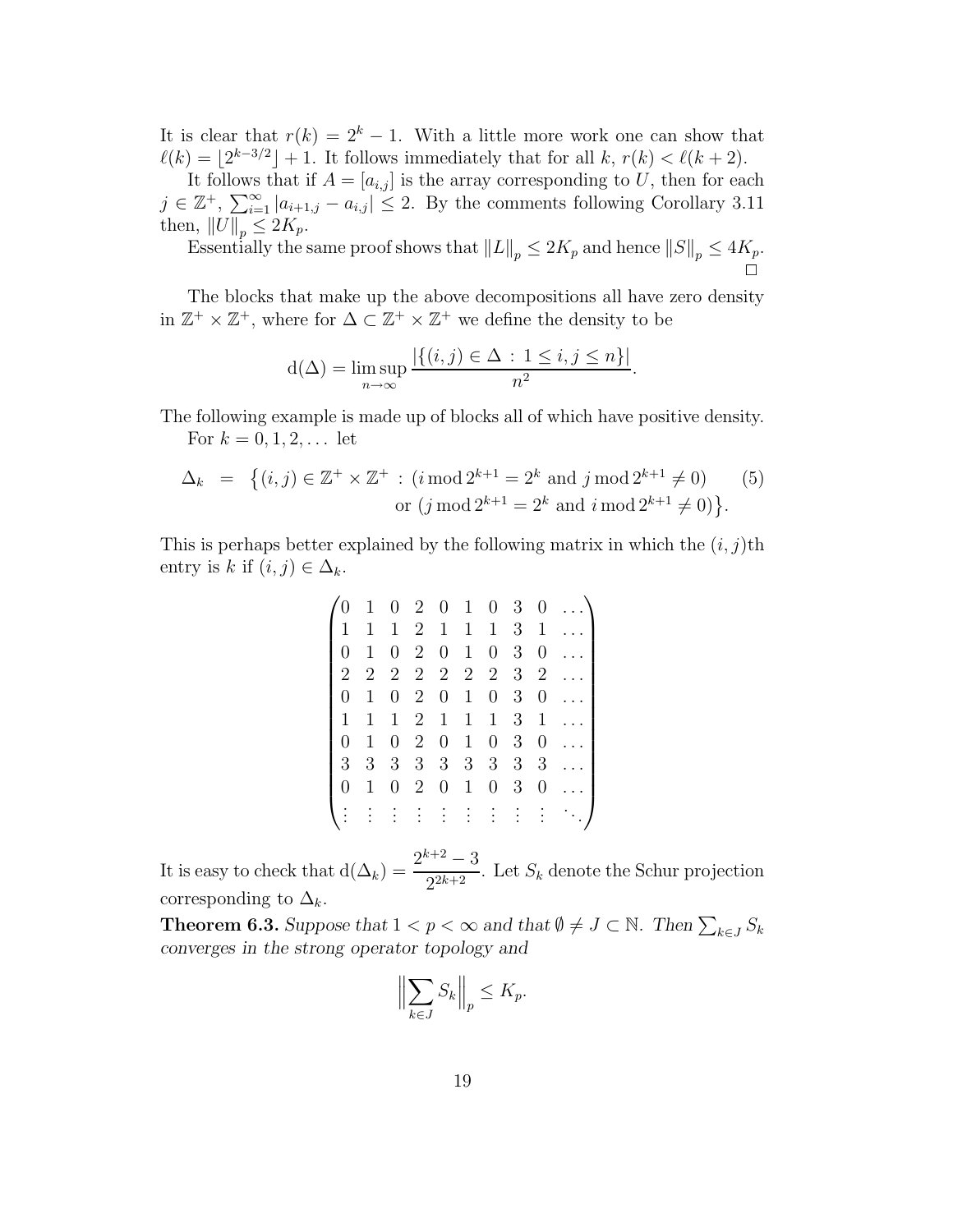**Proof.** Let  $\Delta = \bigcup_{k \in J} \Delta_k$ . We shall show that  $A(\Delta)$  is an obtainable array, from which the result will follow immediately.

For  $k \geq 0$  let

$$
P_k = \{ j \in \mathbb{Z}^+ : (i, j) \in \Delta_k \text{ for some } i \in \mathbb{Z}^+ \}
$$
  
\n
$$
H_k = \{ (i, j) \in \Delta_k : i \mod 2^{k+1} = 2^k \}
$$
  
\n
$$
V_k = \{ (i, j) \in \Delta_k : j \mod 2^{k+1} = 2^k \}.
$$

(Pictorially,  $H_k$  contains the points in the horizontal parts of the crosses that make up  $\Delta_k$  and  $V_k$  contains that points in the vertical parts.) Note that

$$
P_0 \subset P_1 \subset P_2 \dots \tag{6}
$$

and that  $\Delta_k = H_k \cup V_k$  for all k. Note also that

if 
$$
(i, j) \in H_k
$$
 and  $j' \in P_k$ , then  $(i, j') \in H_k \subset \Delta_k$ . (7)

Let  $A(\Delta) = [a_{i,j}]$ . Suppose that  $A(\Delta)$  is not obtainable. That is, one can choose  $i_1, i_2, j_1, j_2 \in \mathbb{Z}^+$  such that  $a_{i_1, j_1} = a_{i_2, j_2} = 1$  and  $a_{i_1, j_2} = a_{i_2, j_1} = 0$ . Thus, there exist  $k_1 \leq k_2$  such that  $(i_1, j_1) \in \Delta_{k_1}$  and  $(i_2, j_2) \in \Delta_{k_2}$ .

Suppose first that  $(i_2, j_2) \in H_{k_2}$ . Now  $j_1 \in P_{k_1}$  so by  $(6), j_1 \in P_{k_2}$ . It follows from (7) then, that  $(i_2, j_1) \in \Delta_{k_2} \subset \Delta$  and so  $a_{i_2, j_1} = 1$ , contradicting the fact that  $A(\Delta)$  is not obtainable. Supposing instead that  $(i_2, j_2) \in V_{k_2}$ <br>leads to a similar contradiction, and so  $A(\Delta)$  must be obtainable. leads to a similar contradiction, and so  $A(\Delta)$  must be obtainable.

Of course with a little imagination, one might write down many more such decompositions.

In the following corollary one may let  $\{S_k\}$  be any of the decompositions defined in this section.

**Corollary 6.4.** *Suppose that*  $1 < p < \infty$ *. Then there exists a constant*  $\alpha_p$ *such that given any*  $T \in \mathcal{C}_p$  *and any sequence of signs*  $\{\epsilon_k\}_{k \in \mathbb{N}}$ *,* 

$$
\alpha_p^{-1} ||T||_p \le ||\sum_{k=0}^{\infty} \epsilon_k S_k(T)||_p \le \alpha_p ||T||_p.
$$

*In particular,*  ${S_k}_{k=0}^{\infty}$  *generates a bounded Boolean algebra of projections on*  $\mathcal{C}_p$ *.* 

## **7 Conclusion**

It is possible to combine many of the results in the previous sections to produce bounds for wider classes of Schur multiplier projections. Unfortunately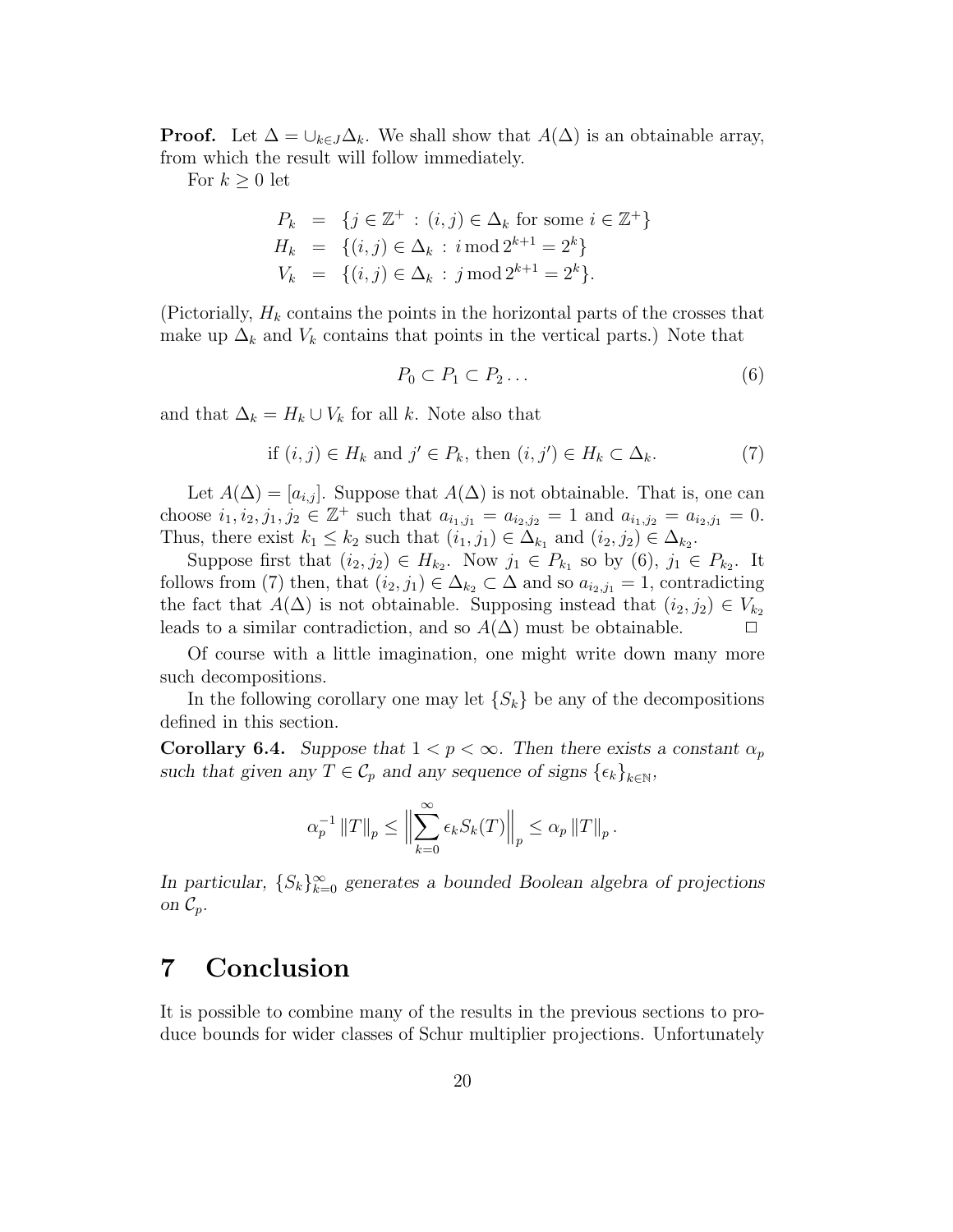we know of no useful characterization of any of these wider classes, so in this section we shall just give a few examples which illustrate what can be done.

### **Example 7.1.** Let

A = 10 1 1 1 1 1 1 1 01 0 1 0 1 1 1 1 ... 00 1 0 1 0 1 0 1 ... 00 0 1 0 1 0 1 0 ... 00 0 0 1 0 1 0 1 ... 00 0 0 0 1 0 1 0 ... 00 0 0 0 0 1 0 1 ... ... ... ... ... ... ... ... ... ... .

Then for  $1 < p < \infty$ ,  $A \in \mathcal{B}_p$ . To see this note that  $\mathcal{B}_p$  is a lattice and that  $A = A_1 \vee A_2$  where

$$
A_1 = \begin{pmatrix} 1 & 0 & 1 & 0 & 1 & 0 \\ 0 & 1 & 0 & 1 & 0 & 1 & \dots \\ 0 & 0 & 1 & 0 & 1 & 0 & \dots \\ 0 & 0 & 0 & 1 & 0 & 1 & \dots \\ \vdots & \vdots & \vdots & \vdots & \vdots & \vdots & \ddots \end{pmatrix}, A_2 = \begin{pmatrix} 0 & 0 & 1 & 1 & 1 & 1 & 1 & 1 & 1 \\ 0 & 0 & 0 & 0 & 0 & 1 & 1 & 1 & 1 \\ 0 & 0 & 0 & 0 & 0 & 0 & 0 & 1 & \dots \\ 0 & 0 & 0 & 0 & 0 & 0 & 0 & 0 \\ \vdots & \vdots & \vdots & \vdots & \vdots & \vdots & \vdots & \vdots & \vdots \end{pmatrix}.
$$

Of course  $||P_{A_1}||_p \le 2K_p$  by Proposition 4.1, and  $||P_{A_2}||_p \le K_p$  by Corol-<br>lary 3.9, so  $||P_A|| = ||P_{A_1} + P_{A_2} - P_{A_3}P_{A_3}|| < 3K_n + 2K_n^2$ . lary 3.9, so  $||P_A||_p = ||P_{A_1} + P_{A_2} - P_{A_1}P_{A_2}||_p \leq 3K_p + 2K_p^2$ .  $\mathbb{Z}_p^2$ .

**Example 7.2.** The arguments used to prove uniform bounds on the Schur multiplier projections that come from obtainable arrays can in fact be iterated to obtain bounds for a larger class of projections.

The unconditional decompositions examined in Section 6 enable one to construct a large variety of real scalar-type spectral operators on  $\mathcal{C}_p$  for  $1 <$  $p < \infty$ . Let  $\{S_k\}$  denote any of the unconditional families of projections discussed in Section 6 and let  $\{\lambda_k\}$  be a bounded sequence of real numbers. Then  $S = \sum_{k=0}^{\infty} \lambda_k S_k$  is a real scalar-type spectral operator. Of course S<br>is also well bounded, and as is noted in [11. Bowark 2.5], the associated is also well-bounded, and, as is noted in [11, Remark 2.5], the associated spectral family for S is R-bounded.

Let  $P_n$  be the Schur projection onto the nth diagonal of a matrix in  $\mathcal{C}_p$ . For  $m \geq 0$ , let  $E_m = \sum_{n=-m}^{m} P_m$ . Theorem 4.2(iii) implies that the family of projections  $\{F_n\}$  is uniformly bounded. One can therefore easily form of projections  ${E_m}$  is uniformly bounded. One can therefore easily form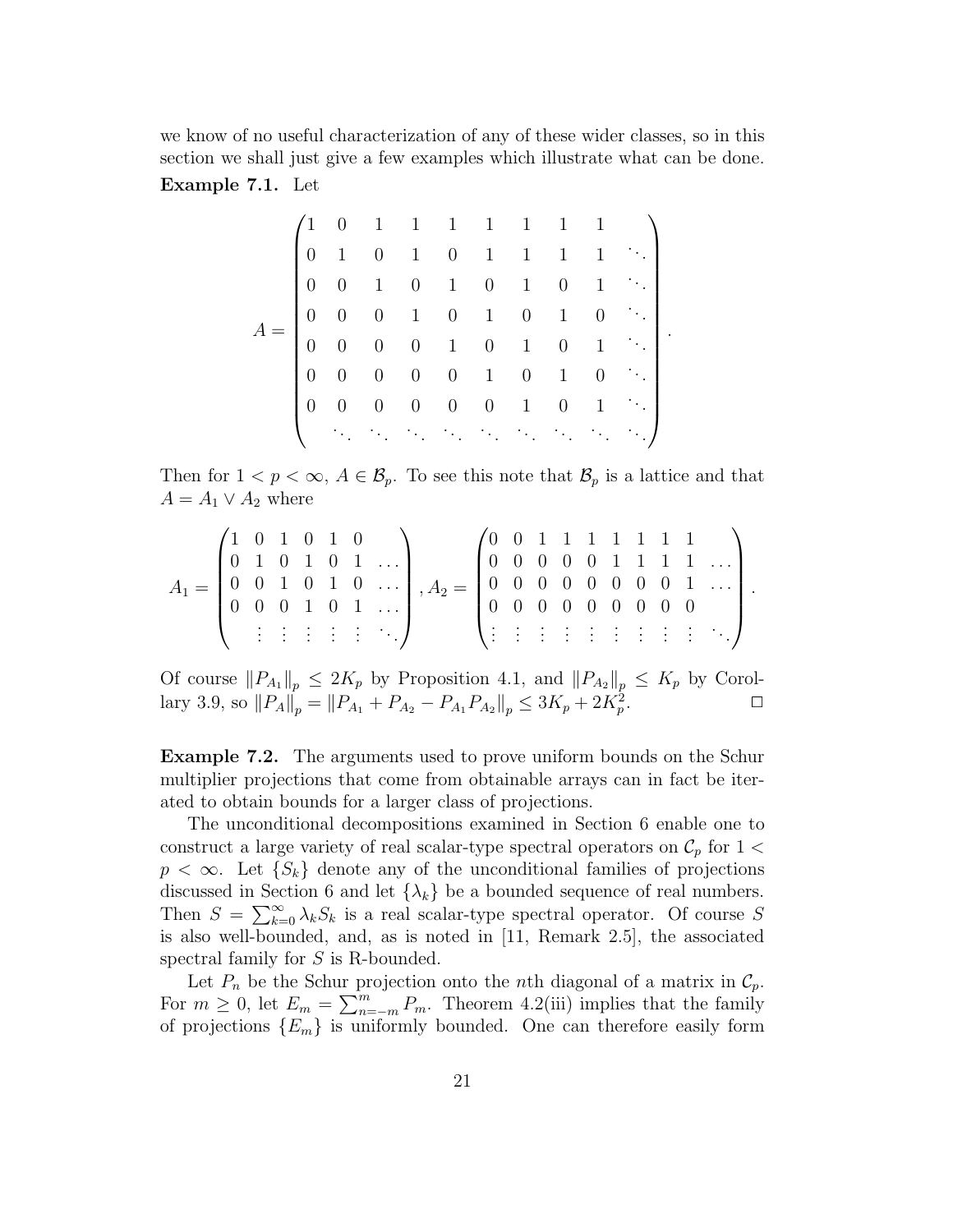a spectral family from this family of projections and then the associated well-bounded operator. For example, for any decreasing sequence of positive reals  $\{\mu_m\}$  which converges to  $0, T = \sum_{m=0}^{\infty} \mu_m P_m + \sum_{m=1}^{\infty} \mu_m P_m$  defines a well-bounded operator. Furthermore, the spectral family for this T has the R-property (see [6, Corollary 5.24]).

It follows from Theorem 2 that if  $T$  is a well-bounded operator whose spectral family has the R-property, and  $S$  is a commuting real scalar-type spectral operator, then  $S+T$  is well-bounded. The projections in the spectral family for  $S + T$  are again Schur multiplier projections. Using the results of [11] one gains bounds on the norms of these projections.

We shall just give one example to illustrate the type of zero-one arrays that one can show give bounded Schur multipliers. For  $k \geq 0$ , let  $\Delta_k$  be the subset of  $\mathbb{Z}^+ \times \mathbb{Z}^+$  defined in Equation (5). Define  $S \in B(\mathcal{C}_p)$  by

$$
S = \sum_{k=0}^{\infty} \cos(2k+1) P_{A(\Delta_k)}
$$

(where the sum converges in the strong operator topology). For  $i, j \geq 1$ , let

$$
t_{ij} = \begin{cases} \sin(j) & \text{if } i < j, \\ \cos(i) & \text{if } i > j, \\ 0 & \text{if } i = j, \end{cases}
$$

and let  $T \in B(\mathcal{C}_p)$  be defined as Schur multiplication by the array  $[t_{ij}]$ . (There is of course nothing special about the particular eigenvalues of S and T chosen here. We have been specific only in order to ensure that Figure 1 is reproducible by the reader.)

The results of Section 6 imply that  $T$  and  $S$  are commuting real scalartype spectral operators. Let  ${E(s)}$  denote the spectral family for the well-bounded operator  $T + S$ . Then for all  $s \in \mathbb{R}$ ,  $E(s) = P_{A(\Gamma_s)}$  where  $\Gamma_s = \{(i, j) \in \mathbb{Z}^+ \times \mathbb{Z}^+ : t_{ij} + s_{ij} \leq s\}$ . It follows from the above and [11, Corollary 3.7] that there is a constant  $k_p$  that depends only on p such that for all  $s \in \mathbb{R}$ ,  $||E(s)||_p \leq k_p$ .<br>The grave that appear

The arrays that appear from this construction are certainly of a more varied form than those we have considered earlier in this paper. As an example, Figure 1 shows the first 64 rows and columns of the array  $A(\Gamma_0)$ , where a black square indicates a 1 and a white square indicates a 0.  $\Box$ 

*Acknowledgement. The work of the first author was supported by a grant from the Australian Research Council.*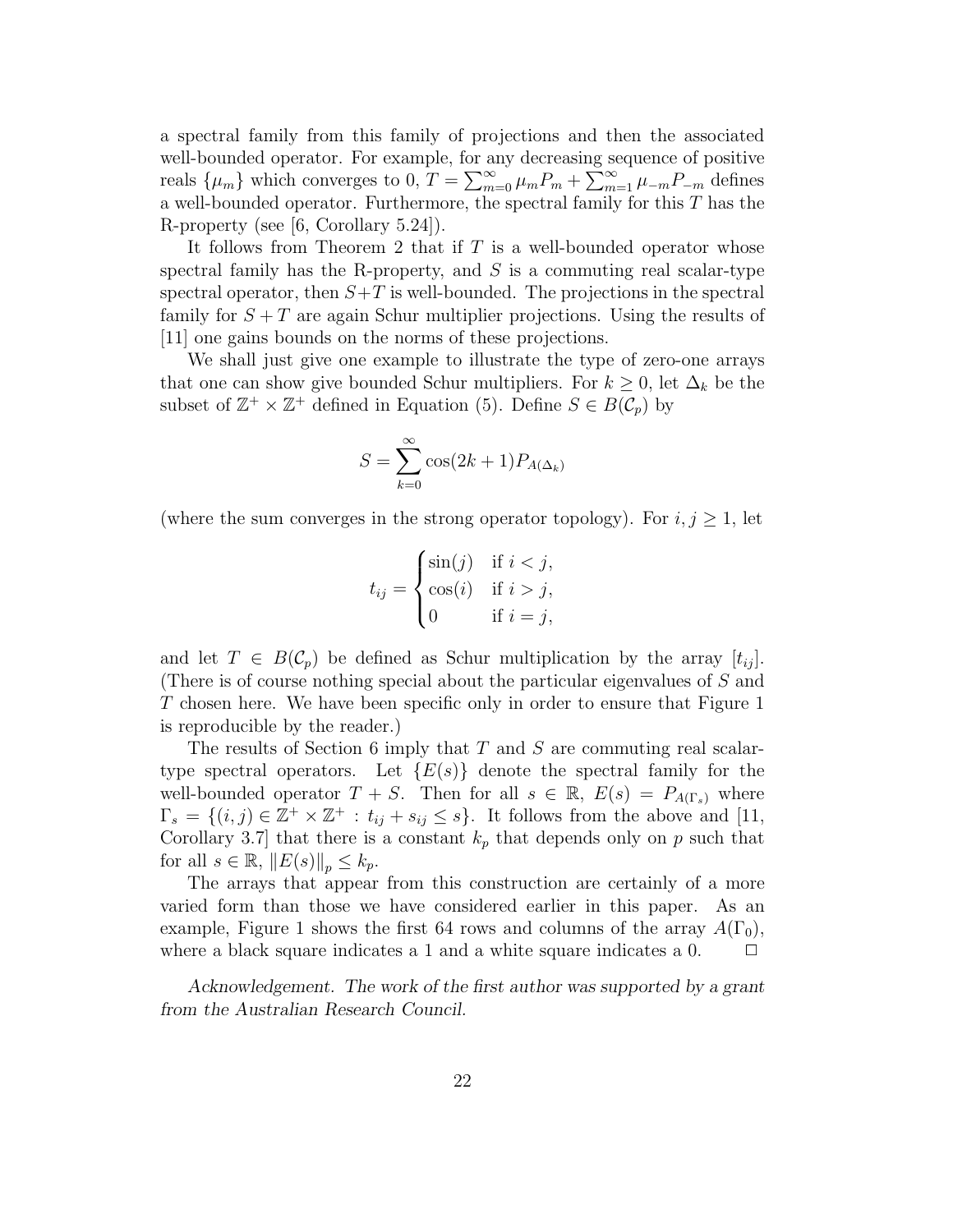

Figure 1:  $A(\Gamma_0)$ 

## **References**

- [1] Ashton, B., Functions of Bounded Variation in Two Variables and  $AC(\sigma)$  Operators, Ph.D. Thesis, University of New South Wales, 2000.
- [2] Bennett, G., Schur multipliers, *Duke Math. J.* **44** (1977), 603–639.
- [3] Berkson, E. and Gillespie, T. A., Absolutely continuous functions of two variables and well-bounded operators, *J. London Math. Soc. (2)* **30** (1984), 305–321.
- [4] Berkson, E. and Gillespie, T. A., Fourier series criteria for operator decomposability, *J. Operator Theory* **9** (1986), 767–789.
- [5] Berkson, E. and Gillespie, T. A., Stečhkin's theorem, transference and spectral decompositions, *J. Funct. Anal.* **70** (1987), 140–170.
- [6] Berkson, E. and Gillespie, T. A., Spectral decompositions and harmonic analysis in UMD spaces, *Studia Math.* **112** (1994), 13–49.
- [7] Berkson, E., Gillespie, T. A. and Muhly, P.S., Abstract spectral decompositions guaranteed by the Hilbert transform, *Proc. London Math. Soc. (3)* **53** (1986), 489–517.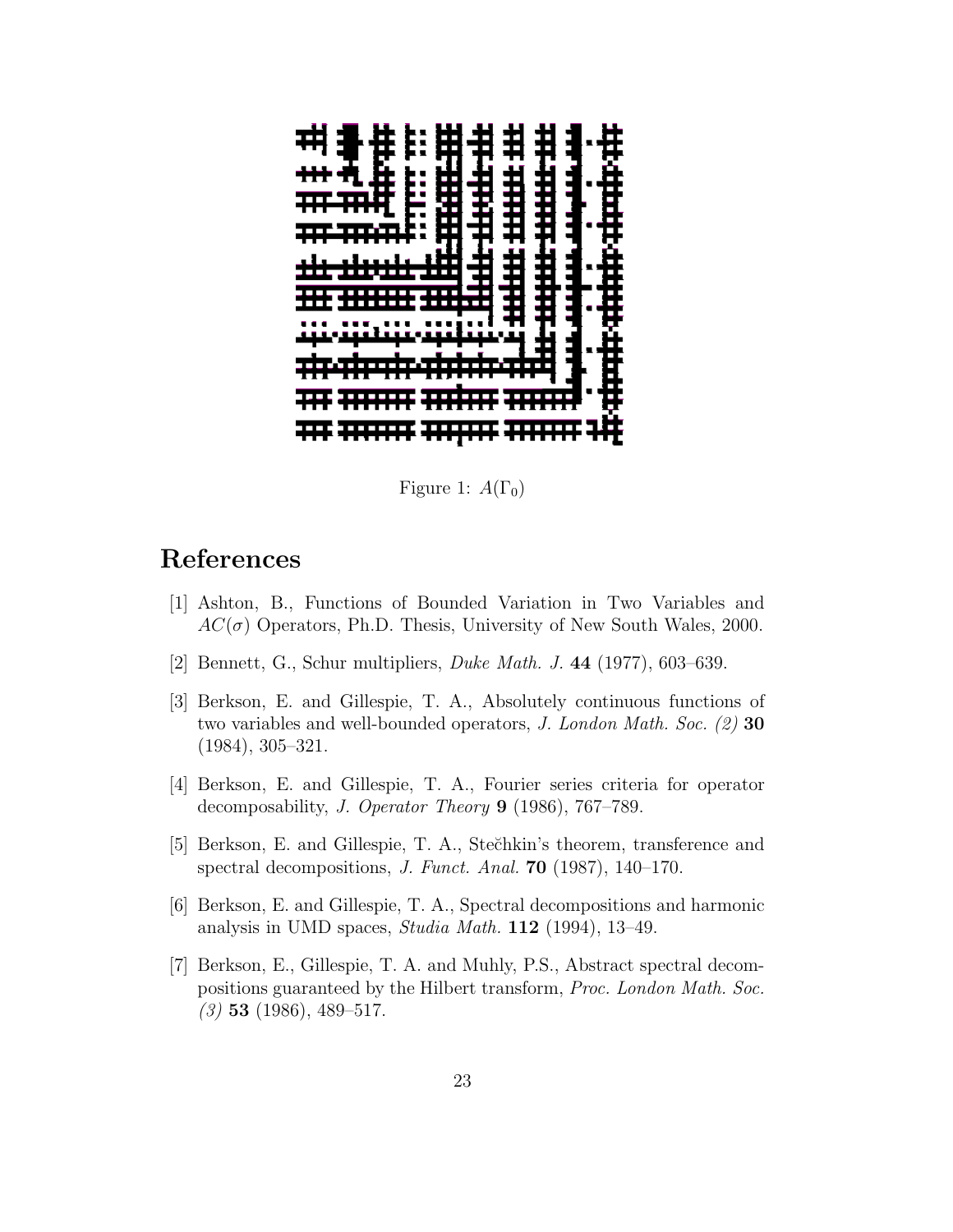- [8] Bourgain, J., Vector-valued singular integrals and the  $H<sup>1</sup>$ -BMO duality, in: Probability Theory and Harmonic Analysis (Mini-conference on Probability Theory and Harmonic Analysis, Cleveland, 1983), J.- A. Chao and W.A. Woyczyński (eds), Monographs and Textbooks in Pure and Appl. Math. 98, Marcel Dekker, New York, 1986, 1-19.
- [9] Clément, P., de Pagter, B., Sukochev, F.A. and Witvliet, H., Schauder decomposition and multiplier theorems, *Studia Math.* **138** (2000), 135– 163.
- [10] Doust, I., Norms of 0-1 matrices in <sup>C</sup>p, *Geometric analysis and applications (Canberra, 2000)*, pp 50-55, *Proc. Centre Math. Appl. Austral. Nat. Univ.*, **39**, Austral. Nat. Univ., Canberra, 2001.
- [11] Doust, I. and Gillespie, T. A., Well-boundedness of sums and products of operators, J. London Math. Soc. (2), (to appear).
- [12] Dowson, H.R., Spectral theory of linear operators, London Mathematical Society Monographs 12, Academic Press, London, 1978.
- [13] Gillespie, T. A., Boundedness criteria for Boolean algebras of projections, *J. Funct. Anal.* **148** (1997), 70–85.
- [14] Gohberg, I. C. and Kreĭn, M. G., Introduction to the theory of linear nonselfadjoint operators, Translations of Mathematical Monographs, Vol. 18, American Mathematical Society, Providence, R.I. 1969.
- [15] Harcharras, A., Fourier analysis, Schur multipliers on  $S<sup>p</sup>$  and noncommutative  $\Lambda(p)$ -sets, *Studia Math.* **137** (1999), 203–260.
- [16] Lindenstrauss, J., and Tzafriri, L., Classical Banach Spaces II, Function Spaces, Springer-Verlag, Berlin, 1979.
- [17] McCarthy, C. A., Commuting Boolean algebras of projections, *Pacific J. Math.* **11** (1961), 295–307.
- [18] McCarthy, C. A., Commuting Boolean algebras of projections. II. Boundedness in Lp, *Proc. Amer. Math. Soc.* **15** (1964), 781–787.
- [19] de Pagter, B. and Witvliet, H., Unconditional decompositions and UMD-spaces, in: Semi-groupes d'opérateurs et calcul fonctionnel, Ecole d'Eté (June 1998), Publications Mathématiques de l'UFR Sciences et Techniques de Besançon, Vol. 16, Besançon, 1998, 79–111.